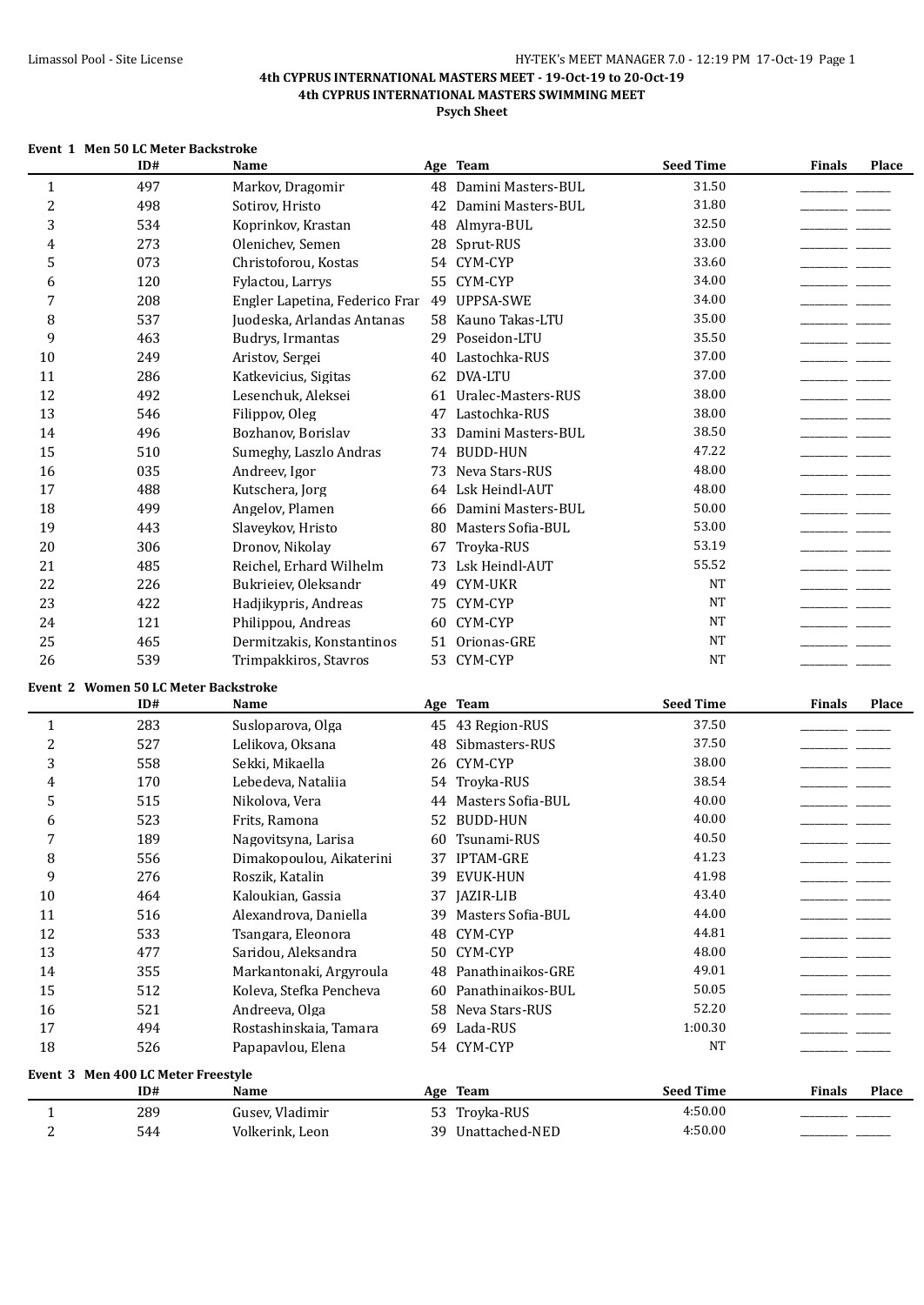**Psych Sheet**

|              | Event 3  (Men 400 LC Meter Freestyle) |                               |    |                        |                  |                               |
|--------------|---------------------------------------|-------------------------------|----|------------------------|------------------|-------------------------------|
| 3            | 528                                   | Gumbis, Vaidotas              |    | 53 ILGAP-LTU           | 4:59.33          |                               |
| 4            | 529                                   | Ioannidis, Aristeidis         | 50 | Okeanos-GRE            | 5:05.00          |                               |
| 5            | 115                                   | Koushappas, Pavlos            | 51 | CYM-CYP                | 5:07.00          |                               |
| 6            | 468                                   | Nagl, Norbert                 | 51 | Su-Wien-AUT            | 5:08.66          |                               |
| 7            | 481                                   | Kokolinakis, Michalis         |    | 34 N O Chanion-GRE     | 5:15.19          |                               |
| 8            | 478                                   | Somov, Sergei                 | 45 | Neva Stars             | 5:15.45          |                               |
| 9            | 397                                   | Tziortzis, Andreas            | 37 | CYM-CYP                | 5:45.00          |                               |
| 10           | 475                                   | Jucaitis, Romualdas           | 59 | NENDR-LTU              | 5:47.00          |                               |
| 11           | 010                                   | Dirlugian, Anton              | 56 | Troyka-RUS             | 5:54.00          |                               |
| 12           | 435                                   | Mirchovski, Valeri            | 56 | Masters Sofia-BUL      | 6:00.00          |                               |
| 13           | 404                                   | Navickas, Rimantas            | 50 | NENDR-LTU              | 6:01.26          |                               |
| 14           | 500                                   | Pavlov, Ivaylo                | 48 | Damini Masters-BUL     | 6:30.00          |                               |
| 15           | 389                                   | Atanasov, Emiliyan            | 47 | Iris Ruse-BUL          | 8:10.00          |                               |
| 16           | 255                                   | Papadakis, Ioannis Stavros    | 34 | Olympiacos-GRE         | <b>NT</b>        |                               |
| 17           | 427                                   | Aspava, Chaner                | 58 | CYM-CYP                | <b>NT</b>        |                               |
| 18           | 428                                   | Ilker, Hassan                 | 32 | CYM-CYP                | <b>NT</b>        |                               |
| 19           | 503                                   | Levontuiev, Iurii Sergiyovych | 31 | Euro Lviv-NED          | <b>NT</b>        |                               |
| 20           | 539                                   | Trimpakkiros, Stavros         |    | 53 CYM-CYP             | <b>NT</b>        |                               |
|              | Event 4 Women 400 LC Meter Freestyle  |                               |    |                        |                  |                               |
|              | ID#                                   | Name                          |    | Age Team               | <b>Seed Time</b> | <b>Finals</b><br><b>Place</b> |
| $\mathbf{1}$ | 547                                   | Sapari, Aikaterini            | 28 | Panathinaikos-GRE      | 5:19.75          |                               |
| 2            | 506                                   | Pratsi, Eleni                 | 25 | CYM-CYP                | 5:20.00          |                               |
| 3            | 357                                   | Penna, Yvonni                 |    | 36 Panathinaikos-GRE   | 5:46.77          |                               |
| 4            | 474                                   | Pataki, Ruth Maria            | 41 | SC Hakoah Wien-AUT     | 5:47.29          |                               |
| 5            | 170                                   | Lebedeva, Nataliia            | 54 | Troyka-RUS             | 5:50.00          |                               |
| 6            | 194                                   | Kedrova, Olga                 | 59 | Poseidon-RUS           | 6:00.00          |                               |
| 7            | 171                                   | Trofimova, Yulia              | 44 | <b>Black Sepia-RUS</b> | 6:22.57          |                               |
| 8            | 462                                   | Haralanova, Gavriliya         | 43 | Masters Sofia-BUL      | 6:29.00          |                               |

9 1910 Rymahevskaia, Irina 50 Uralec-Masters-RUS 6:30.00 1910 - 1920

11 557 Papatheodorou, Dimitir 35 IPTAM-GRE 6:35.18  $\qquad \qquad$ 

10 504 Sevriugina, Natalia 45 Uralec-Masters-RUS 6:30.00

12 Gombkoto, Sandor Lajosne 69 DSU-HUN 6:37.00 13 13 470 Bondarenko, Natalia 37 Sprut-RUS 6:40.00 14 14 14 15 Arupnova, Oksana 35 Sprut-RUS 7:00.00 15 15 432 Navickiene, Jolita 48 NENDR-LTU 7:30.00

3 509 Zemplenine Kertesz, Zsuzsann 69 BUDD-HUN 4:46.00

| 16 | 495                                  | Malozemlina, Valentina |    | 60 Lada-RUS          | 7:35.00          |               |       |
|----|--------------------------------------|------------------------|----|----------------------|------------------|---------------|-------|
| 17 | 517                                  | Anastasova, Anna       |    | 66 Masters Sofia-BUL | 8:30.00          |               |       |
|    | Event 5 Men 200 LC Meter Butterfly   |                        |    |                      |                  |               |       |
|    | ID#                                  | <b>Name</b>            |    | Age Team             | <b>Seed Time</b> | <b>Finals</b> | Place |
|    | 469                                  | Sheleg, Nikita         |    | 25 Sprut-RUS         | 2:35.00          |               |       |
| 2  | 544                                  | Volkerink, Leon        |    | 39 Unattached-NED    | 2:40.00          |               |       |
| 3  | 169                                  | Lokhonia. Maksim       |    | 58 Neva Stars-RUS    | 3:06.21          |               |       |
| 4  |                                      | Soldatos, Nikolaos     |    | 48 Okeanos-GRE       | 3:23.81          |               |       |
| 5  | 025                                  | Shailos, Joseph        |    | 50 CYM-CYP           | 3:30.00          |               |       |
| 6  | 482                                  | Alekseev. Mikhail      |    | 46 Neva Stars-RUS    | 3:30.30          |               |       |
|    | Event 6 Women 200 LC Meter Butterfly |                        |    |                      |                  |               |       |
|    | ID#                                  | <b>Name</b>            |    | Age Team             | <b>Seed Time</b> | <b>Finals</b> | Place |
|    | 444                                  | Georgieva, Greta       | 27 | Masters Sofia-BUL    | 3:00.00          |               |       |
| 2  | 522                                  | Alexi, Anna            | 42 | BUDD-HUN             | 3:20.00          |               |       |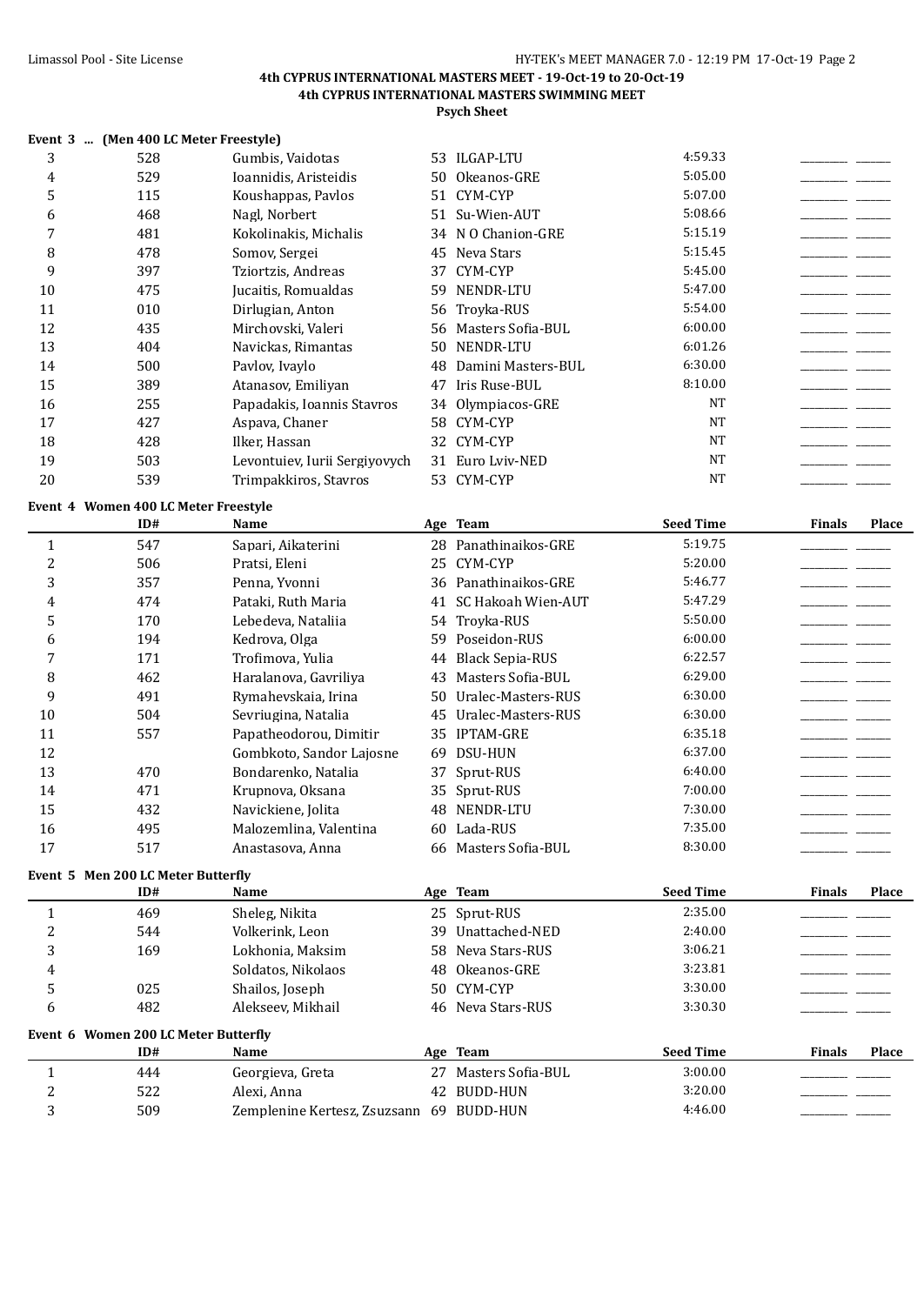| Event 7 Men 200 LC Meter IM |  |  |  |
|-----------------------------|--|--|--|
|                             |  |  |  |

|                | ID#                                        | Name                                     |        | Age Team                   | <b>Seed Time</b>                                      | <b>Finals</b>                     | <b>Place</b> |
|----------------|--------------------------------------------|------------------------------------------|--------|----------------------------|-------------------------------------------------------|-----------------------------------|--------------|
| $\mathbf{1}$   | 483                                        | Kouris, Kosmas                           |        | 42 Akobb-GRE               | 2:35.00                                               |                                   |              |
| $\overline{c}$ | 275                                        | Daaboul, Omar                            |        | 40 JAZIR-LIB               | 2:37.90                                               |                                   |              |
| 3              | 498                                        | Sotirov, Hristo                          |        | 42 Damini Masters-BUL      | 2:38.00                                               |                                   |              |
| 4              | 073                                        | Christoforou, Kostas                     |        | 54 CYM-CYP                 | 2:38.49                                               |                                   |              |
| 5              | 467                                        | Jurgionis, Vytautas                      |        | 38 Kpm-LTU                 | 2:46.16                                               |                                   |              |
| 6              | 536                                        | Lazopoulos, Giannis                      |        | 28 AS Pera-GRE             | 2:46.70                                               |                                   |              |
| 7              | 463                                        | Budrys, Irmantas                         | 29     | 2:50.00<br>Poseidon-LTU    |                                                       |                                   |              |
| 8              | 468                                        | Nagl, Norbert                            | 51     | 2:53.09<br>Su-Wien-AUT     |                                                       |                                   |              |
| 9              | 537                                        | Juodeska, Arlandas Antanas               |        | 58 Kauno Takas-LTU         | 2:58.00                                               |                                   |              |
| 10             | 446                                        | Kalinov, Atanas                          | 47     | Masters Sofia-BUL          | 3:00.00                                               |                                   |              |
| 11             | 507                                        | Solovev, Andrei                          | 65     | <b>Moscow Master-RUS</b>   | 3:10.00                                               |                                   |              |
| 12             | 441                                        | Touchanov, Jean                          | 61     | Masters Sofia-BUL          | 3:35.00                                               |                                   |              |
| 13             | 035                                        | Andreev, Igor                            | 73     | Neva Stars-RUS             | 3:45.00                                               |                                   |              |
| 14             | 465                                        | Dermitzakis, Konstantinos                | 51     | Orionas-GRE                | 3:59.00                                               |                                   |              |
| 15             | 476                                        | Kitsopoulos, Stavros                     | 68     | <b>FSMT-RSA</b>            | 3:59.00                                               |                                   |              |
| 16             | 436                                        | Kanev, Rumen                             | 66     | Masters Sofia-BUL          | 4:00.00                                               |                                   |              |
| 17             | 485                                        | Reichel, Erhard Wilhelm                  |        | 73 Lsk Heindl-AUT          | 4:40.00                                               |                                   |              |
| 18             | 255                                        | Papadakis, Ioannis Stavros               |        | 34 Olympiacos-GRE          | <b>NT</b>                                             |                                   |              |
|                |                                            |                                          |        |                            |                                                       |                                   |              |
|                | Event 8 Women 200 LC Meter IM<br>ID#       | Name                                     |        | Age Team                   | <b>Seed Time</b>                                      | <b>Finals</b>                     | <b>Place</b> |
| $\mathbf{1}$   | 276                                        | Roszik, Katalin                          |        | 39 EVUK-HUN                | 2:57.81                                               |                                   |              |
| $\overline{c}$ | 450                                        | Mihova, Antoniya                         |        | 45 Masters Sofia-BUL       | 3:01.00                                               |                                   |              |
| 3              | 250                                        | Petrova, Irina                           | 39     | Sprut-RUS                  | 3:05.00                                               |                                   |              |
| 4              | 290                                        | Herodotou, Stella                        |        | 46 CYM-CYP                 | 3:15.00                                               |                                   |              |
| 5              | 194                                        | Kedrova, Olga                            |        | 59 Poseidon-RUS            | 3:20.00                                               |                                   |              |
| 6              | 316                                        | Davydova, Nadezhda                       |        | 51 PREG-RUS                | 3:20.00                                               |                                   |              |
| 7              | 473                                        | Kabanova, Svetlana                       |        | 58 Kuban Masters-RUS       | 3:40.00                                               | <b>Contract Contract Contract</b> |              |
| 8              | 556                                        | Dimakopoulou, Aikaterini                 |        | 37 IPTAM-GRE               | 3:50.10                                               |                                   |              |
| 9              | 355                                        | Markantonaki, Argyroula                  |        | 48 Panathinaikos-GRE       | 3:58.01                                               |                                   |              |
| 10             | 512                                        | Koleva, Stefka Pencheva                  | 60     | Panathinaikos-BUL          | 4:01.00                                               |                                   |              |
| 11             | 480                                        | Vidane Cseri, Piroska                    |        | 65 DSU-HUN                 | 4:20.00                                               |                                   |              |
|                |                                            |                                          |        |                            |                                                       |                                   |              |
|                | Event 9 Mixed 200 LC Meter Freestyle Relay |                                          |        |                            | <b>Seed Time</b>                                      | <b>Finals</b>                     |              |
|                |                                            | <b>Team</b>                              |        | Relay                      | 2:10.00                                               |                                   | <b>Place</b> |
| $\mathbf{1}$   |                                            | Sprut<br>1) Sheleg, Nikita M25           | X120 A | 2) Krupnova, Oksana W35    | 3) Bondarenko, Natalia W37                            | 4) Olenichev, Semen M28           |              |
|                |                                            |                                          | X240 A |                            | NΤ                                                    |                                   |              |
| 2              |                                            | Lsk Heindl<br>1) Kutschera, Gabriele W62 |        | 2) Diebl, Gerid W71        | 3) Reichel, Erhard Wilhelm M73 4) Kutschera, Jorg M64 |                                   |              |
| 3              |                                            | Uralec-Masters                           | X200 A |                            | <b>NT</b>                                             |                                   |              |
|                |                                            | 1) Sevriugina, Natalia W45               |        | 2) Rymahevskaia, Irina W50 | 3) Shibarev, Nikolai M65                              | 4) Ivanov, Eduard M50             |              |
| 4              |                                            | Poseidon                                 | X200 A |                            | <b>NT</b>                                             |                                   |              |
|                |                                            | 1) Kozlov, Sergei M56                    |        | 2) Kedrova, Olga W59       | 3) Mekhteleva, Elena W41                              | 4) Petrov, Sergey M46             |              |
|                |                                            |                                          |        |                            |                                                       |                                   |              |
|                | Event 10 Men 50 LC Meter Freestyle<br>ID#  | Name                                     |        | Age Team                   | <b>Seed Time</b>                                      | <b>Finals</b>                     | Place        |
|                |                                            |                                          |        |                            |                                                       |                                   |              |
| 1              | 275                                        | Daaboul, Omar                            |        | 40 JAZIR-LIB               | 25.30<br>26.00                                        |                                   |              |
| 2              | 493                                        | Ivanov, Eduard                           |        | 50 Uralec-Masters-RUS      | 26.00                                                 |                                   |              |
| 3              | 532                                        | Papanikolaou, Michalis                   |        | 37 CYM-CYP                 | 26.80                                                 |                                   |              |
| 4              | 048                                        | Petrov, Sergey                           |        | 46 Poseidon-RUS            |                                                       |                                   |              |
| 5              | 120                                        | Fylactou, Larrys                         |        | 55 CYM-CYP                 | 27.00                                                 |                                   |              |
| 6              | 529                                        | Ioannidis, Aristeidis                    | 50     | 27.00<br>Okeanos-GRE       |                                                       |                                   |              |
| 7              | 530                                        | Kozlov, Sergei                           |        | 56 Poseidon-RUS            | 27.00                                                 |                                   |              |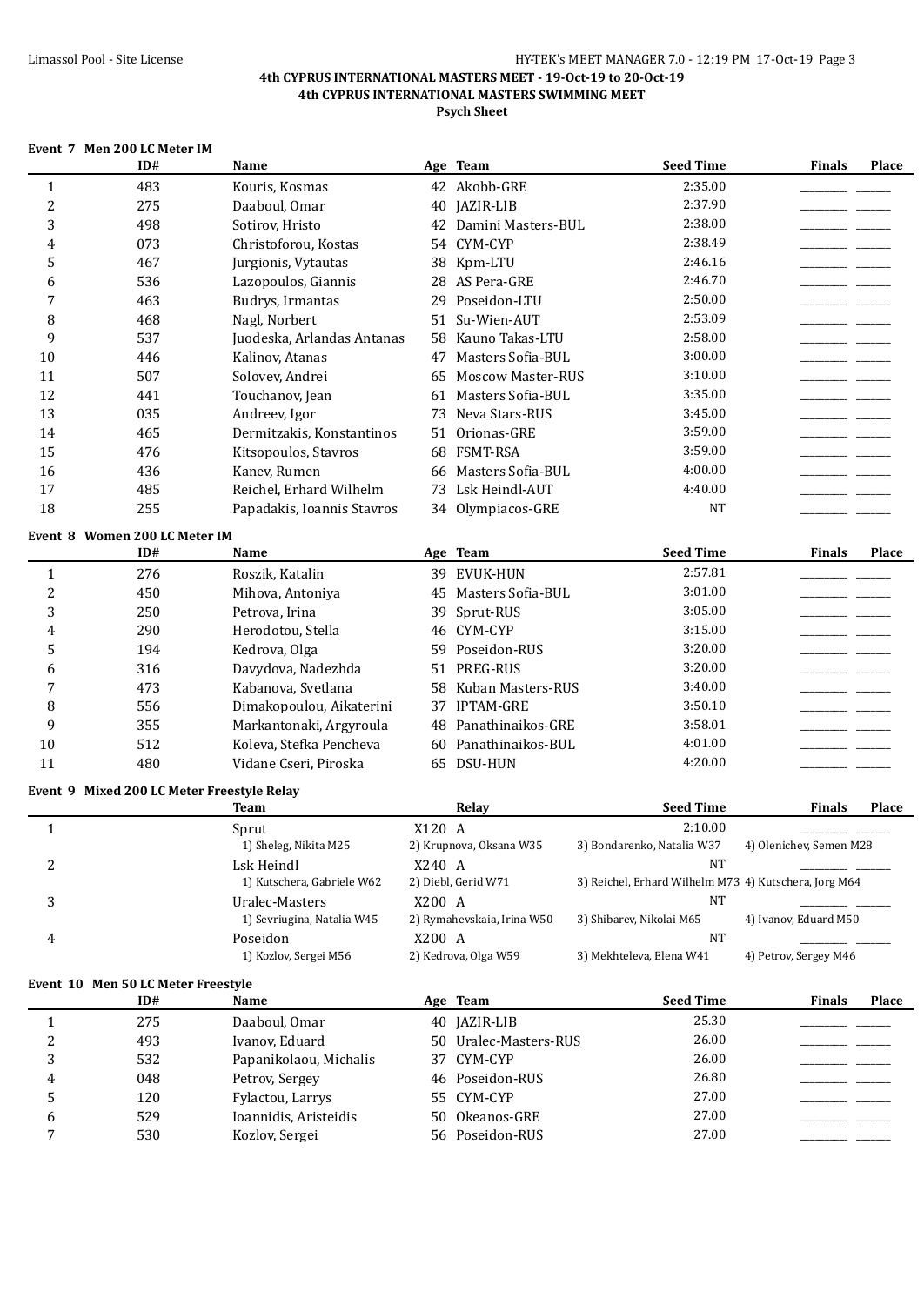|                     | Event 10  (Men 50 LC Meter Freestyle)       |                                   |    |                       |                  |               |              |
|---------------------|---------------------------------------------|-----------------------------------|----|-----------------------|------------------|---------------|--------------|
| 8                   | 528                                         | Gumbis, Vaidotas                  |    | 53 ILGAP-LTU          | 27.13            |               |              |
| 9                   | 225                                         | Pisarev, Denis                    |    | 49 Sibmasters-RUS     | 27.50            |               |              |
| 10                  | 463                                         | Budrys, Irmantas                  |    | 29 Poseidon-LTU       | 27.50            |               |              |
| 11                  | 534                                         | Koprinkov, Krastan                |    | 48 Almyra-BUL         | 27.50            |               |              |
| 12                  | 467                                         | Jurgionis, Vytautas               |    | 38 Kpm-LTU            | 27.57            |               |              |
| 13                  | 452                                         | Demetriou, Leonidas               |    | 42 CYM-CYP            | 27.90            |               |              |
| 14                  | 072                                         | O'Hara, Peter                     | 29 | SBA-IRL               | 27.95            |               |              |
| 15                  | 014                                         | Trusov, Aleksei                   |    | 55 Sprut-RUS          | 28.40            |               |              |
| 16                  | 249                                         | Aristov, Sergei                   |    | 40 Lastochka-RUS      | 28.50            |               |              |
| 17                  | 554                                         | Zangylos, Georgios                | 53 | CYM-CYP               | 28.50            |               |              |
| 18                  | 261                                         | Sazonov, Andrey                   |    | 45 Uralec-Masters-RUS | 29.00            |               |              |
| 19                  | 140                                         | Psaras, Apostolos                 |    | 41 CYM-CYP            | 29.00            |               |              |
| 20                  | 514                                         | Rizov, Plamen                     |    | 51 Damini Masters-BUL | 29.00            |               |              |
| 21                  | 536                                         | Lazopoulos, Giannis               |    | 28 AS Pera-GRE        | 29.01            |               |              |
| 22                  | 466                                         | Ourabia, Abdessalam               | 33 | OSM-ALG               | 29.40            |               |              |
| 23                  | 404                                         | Navickas, Rimantas                |    | 50 NENDR-LTU          | 29.42            |               |              |
| 24                  | 208                                         | Engler Lapetina, Federico Frar    |    | 49 UPPSA-SWE          | 29.50            |               |              |
| 25                  | 490                                         | Shibarev, Nikolai                 |    | 65 Uralec-Masters-RUS | 29.50            |               |              |
| 26                  | 546                                         | Filippov, Oleg                    |    | 47 Lastochka-RUS      | 29.50            |               |              |
| 27                  | 152                                         | Charalampous, Pantelis            |    | 40 CYM-CYP            | 30.00            |               |              |
| 28                  | 483                                         | Kouris, Kosmas                    |    | 42 Akobb-GRE          | 30.00            |               |              |
| 29                  | 541                                         | Avraamides, Constantinos          |    | 33 CYM-CYP            | 30.00            |               |              |
| 30                  | 542                                         | Avraamides, Avraam                |    | 31 CYM-CYP            | 30.00            |               |              |
| 31                  | 544                                         | Volkerink, Leon                   |    | 39 Unattached-NED     | 30.00            |               |              |
| 32                  | 286                                         | Katkevicius, Sigitas              |    | 62 DVA-LTU            | 30.53            |               |              |
| 33                  | 199                                         | Ryan, Stephen                     |    | 51 CYM-GBR            | 31.00            |               |              |
| 34                  | 405                                         | Theophilou, Artemis               |    | 44 CYM-CYP            | 31.00            |               |              |
| 35                  | 500                                         | Pavlov, Ivaylo                    |    | 48 Damini Masters-BUL | 32.00            |               |              |
| 36                  | 042                                         | Petkau, Oleg                      |    | 72 Neva Stars-RUS     | 32.50            |               |              |
| 37                  | 496                                         | Bozhanov, Borislav                | 33 | Damini Masters-BUL    | 33.00            |               |              |
| 38                  | 501                                         | Milenov, Vassil                   | 49 | Damini Masters-BUL    | 33.00            |               |              |
| 39                  | 465                                         | Dermitzakis, Konstantinos         |    | 51 Orionas-GRE        | 34.00            |               |              |
| 40                  | 488                                         | Kutschera, Jorg                   |    | 64 Lsk Heindl-AUT     | 34.00            |               |              |
| 41                  | 476                                         | Kitsopoulos, Stavros              |    | 68 FSMT-RSA           | 35.00            |               |              |
| 42                  | 053                                         | Tsouloupas, Kypros                |    | 54 CYM-CYP            | 36.00            |               |              |
| 43                  | 121                                         | Philippou, Andreas                |    | 60 CYM-CYP            | 36.44            |               |              |
| 44                  | 531                                         | Lemesianos, Andreas               |    | 35 CYM-CYP            | 37.18            |               |              |
| 45                  | 306                                         | Dronov, Nikolay                   | 67 | Troyka-RUS            | 39.11            |               |              |
| 46                  | 510                                         | Sumeghy, Laszlo Andras            |    | 74 BUDD-HUN           | 39.41            |               |              |
| 47                  | 460                                         | Sophocleous, Philippos            |    | 66 CYM-CYP            | 42.00            |               |              |
| 48                  | 443                                         | Slaveykov, Hristo                 | 80 | Masters Sofia-BUL     | 45.00            |               |              |
| 49                  | 553                                         | Votyakov, Evgeny                  | 53 | Nireas-RUS            | 45.00            |               |              |
| 50                  | 226                                         | Bukrieiev, Oleksandr              | 49 | <b>CYM-UKR</b>        | <b>NT</b>        |               |              |
| 51                  | 422                                         | Hadjikypris, Andreas              | 75 | CYM-CYP               | $_{\rm NT}$      |               |              |
| 52                  | 503                                         | Levontuiev, Iurii Sergiyovych     | 31 | Euro Lviv-NED         | $_{\rm NT}$      |               |              |
| 53                  | 539                                         | Trimpakkiros, Stavros             |    | 53 CYM-CYP            | NT               |               |              |
|                     |                                             |                                   |    |                       |                  |               |              |
|                     | Event 11 Women 50 LC Meter Freestyle<br>ID# | Name                              |    | Age Team              | <b>Seed Time</b> | <b>Finals</b> | <b>Place</b> |
|                     | 018                                         |                                   |    | 36 Sprut-RUS          | 28.50            |               |              |
| 1<br>$\overline{c}$ | 019                                         | Tcarkova, Inga<br>Babikova, Elena |    | 46 Sprut-RUS          | 29.00            |               |              |
|                     |                                             |                                   |    |                       |                  |               |              |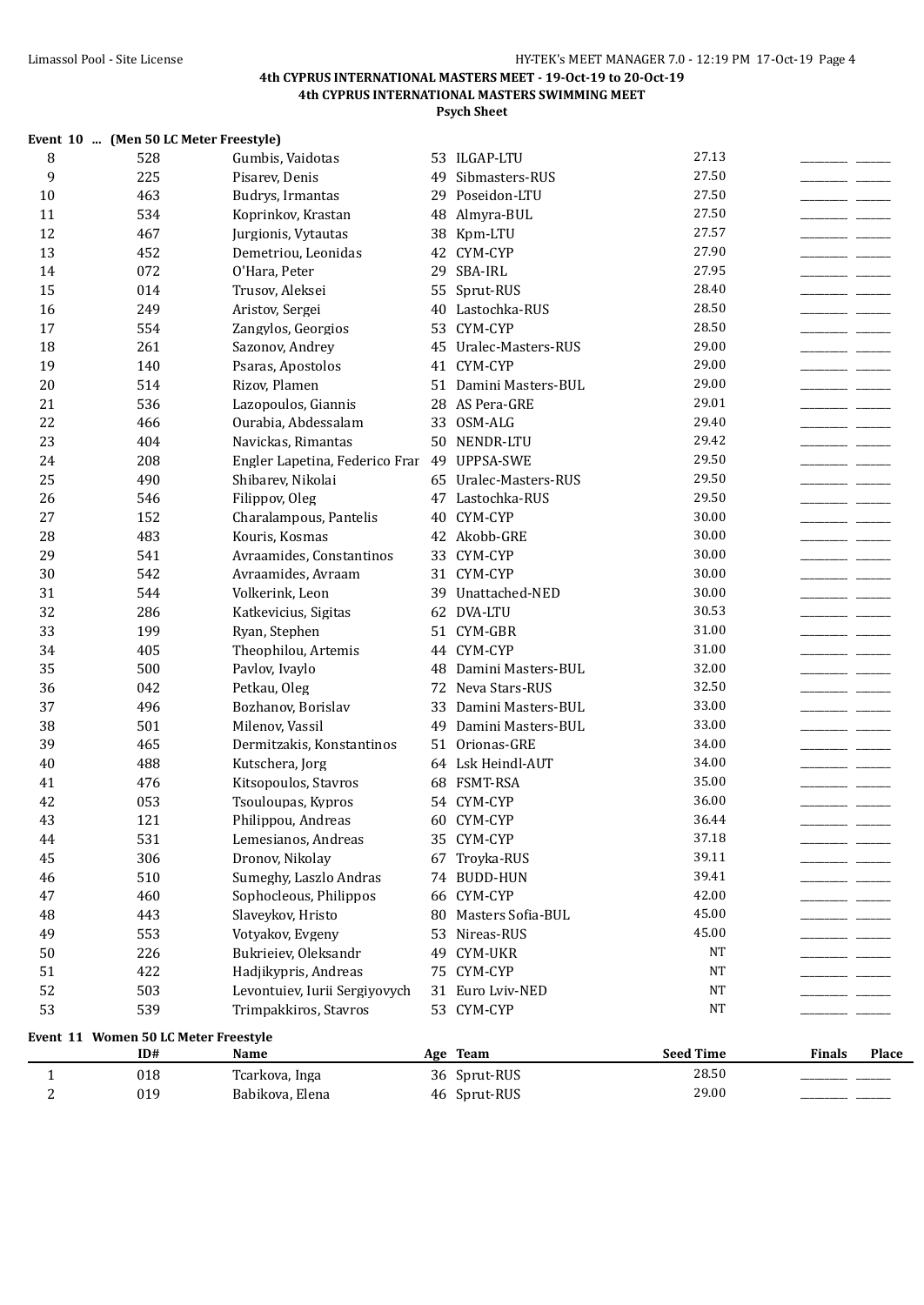|                  | Event 11  (Women 50 LC Meter Freestyle)  |                            |    |                       |                  |               |       |
|------------------|------------------------------------------|----------------------------|----|-----------------------|------------------|---------------|-------|
| 3                | 023                                      | Alekseeva, Larisa          |    | 44 Sprut-RUS          | 30.00            |               |       |
| 4                | 283                                      | Susloparova, Olga          |    | 45 43 Region-RUS      | 31.00            |               |       |
| 5                | 298                                      | Mekhteleva, Elena          |    | 41 Poseidon-RUS       | 32.00            |               |       |
| 6                | 444                                      | Georgieva, Greta           | 27 | Masters Sofia-BUL     | 32.00            |               |       |
| 7                | 540                                      | Andreou, Margarita         |    | 31 CYM-CYP            | 32.00            |               |       |
| 8                | 558                                      | Sekki, Mikaella            |    | 26 CYM-CYP            | 32.00            |               |       |
| 9                | 474                                      | Pataki, Ruth Maria         |    | 41 SC Hakoah Wien-AUT | 32.81            |               |       |
| 10               | 508                                      | Perepelkina, Marina        |    | 47 Neva Stars-RUS     | 33.50            |               |       |
| 11               | 523                                      | Frits, Ramona              |    | 52 BUDD-HUN           | 33.56            |               |       |
| 12               | 290                                      | Herodotou, Stella          |    | 46 CYM-CYP            | 34.00            |               |       |
| 13               | 316                                      | Davydova, Nadezhda         |    | 51 PREG-RUS           | 34.00            |               |       |
| 14               | 515                                      | Nikolova, Vera             |    | 44 Masters Sofia-BUL  | 34.00            |               |       |
| 15               | 058                                      | Collins, Kirsty            |    | 43 Agios Nikolaos-GBR | 34.51            |               |       |
| 16               | 555                                      | Sechi, Iosifina            | 30 | CYM-CYP               | 35.00            |               |       |
| 17               | 375                                      | Andreou, Monica            |    | 57 CYM-CYP            | 36.00            |               |       |
| 18               | 459                                      | Hristova, Desislava        | 50 | VARNA-BUL             | 36.00            |               |       |
| 19               |                                          | Gombkoto, Sandor Lajosne   | 69 | <b>DSU-HUN</b>        | 36.00            |               |       |
| 20               | 464                                      | Kaloukian, Gassia          | 37 | <b>JAZIR-LIB</b>      | 36.50            |               |       |
| 21               | 516                                      | Alexandrova, Daniella      | 39 | Masters Sofia-BUL     | 37.00            |               |       |
| 22               | 505                                      | Firstova, Svetlana         | 55 | Uralec-Masters-RUS    | 38.00            |               |       |
| 23               | 432                                      | Navickiene, Jolita         | 48 | NENDR-LTU             | 39.41            |               |       |
| 24               | 142                                      | Psara, Alexia              |    | 60 CYM-CYP            | 40.00            |               |       |
| 25               | 477                                      | Saridou, Aleksandra        |    | 50 CYM-CYP            | 42.00            |               |       |
| 26               | 512                                      | Koleva, Stefka Pencheva    |    | 60 Panathinaikos-BUL  | 47.30            |               |       |
| 27               | 484                                      | Diebl, Gerid               |    | 71 Lsk Heindl-AUT     | 48.28            |               |       |
| 28               | 526                                      | Papapavlou, Elena          |    | 54 CYM-CYP            | <b>NT</b>        |               |       |
| 29               | 549                                      | Poliakova, Kristina        |    | 37 CYM-RUS            | <b>NT</b>        |               |       |
| 30               | 552                                      | Psillou, Katerina          |    | 30 CYM-CYP            | <b>NT</b>        |               |       |
|                  | Event 12 Men 200 LC Meter Breaststroke   |                            |    |                       |                  |               |       |
|                  | ID#                                      | Name                       |    | Age Team              | <b>Seed Time</b> | <b>Finals</b> | Place |
| $\mathbf{1}$     | 467                                      | Jurgionis, Vytautas        |    | 38 Kpm-LTU            | 2:58.83          |               |       |
| $\overline{c}$   | 286                                      | Katkevicius, Sigitas       |    | 62 DVA-LTU            | 3:02.46          |               |       |
| 3                | 431                                      | Panagidis, Charalampos     |    | 51 CYM-CYP            | 3:05.00          |               |       |
| 4                | 174                                      | Ilyaev, Sergey             |    | 60 Sprut-RUS          | 3:10.00          |               |       |
| 5                | 116                                      | Koushappas, Costas         |    | 51 CYM-CYP            | 3:20.00          |               |       |
| 6                |                                          | Soldatos, Nikolaos         |    | 48 Okeanos-GRE        | 3:29.52          |               |       |
| 7                | 446                                      | Kalinov, Atanas            |    | 47 Masters Sofia-BUL  | 3:30.00          |               |       |
| 8                | 010                                      | Dirlugian, Anton           |    | 56 Troyka-RUS         | 3:35.00          |               |       |
| 9                | 441                                      | Touchanov, Jean            |    | 61 Masters Sofia-BUL  | 3:40.00          |               |       |
| 10               | 397                                      | Tziortzis, Andreas         | 37 | CYM-CYP               | 3:40.00          |               |       |
| 11               | 053                                      | Tsouloupas, Kypros         |    | 54 CYM-CYP            | 3:57.00          |               |       |
| 12               | 389                                      | Atanasov, Emiliyan         |    | 47 Iris Ruse-BUL      | 4:00.00          |               |       |
| 13               | 436                                      | Kanev, Rumen               | 66 | Masters Sofia-BUL     | 4:00.00          |               |       |
| 14               | 306                                      | Dronov, Nikolay            |    | 67 Troyka-RUS         | 4:10.77          |               |       |
| 15               | 255                                      | Papadakis, Ioannis Stavros |    | 34 Olympiacos-GRE     | <b>NT</b>        |               |       |
|                  |                                          |                            |    |                       |                  |               |       |
|                  | Event 13 Women 200 LC Meter Breaststroke |                            |    |                       |                  |               |       |
|                  | ID#                                      | Name                       |    | Age Team              | <b>Seed Time</b> | <b>Finals</b> | Place |
| $\mathbf{1}$     | 527                                      | Lelikova, Oksana           |    | 48 Sibmasters-RUS     | 3:02.00          |               |       |
| $\boldsymbol{2}$ | 513                                      | Zhidkova, Elena            |    | 31 Troyka-RUS         | 3:02.50          |               |       |
| 3                | 450                                      | Mihova, Antoniya           |    | 45 Masters Sofia-BUL  | 3:21.00          |               |       |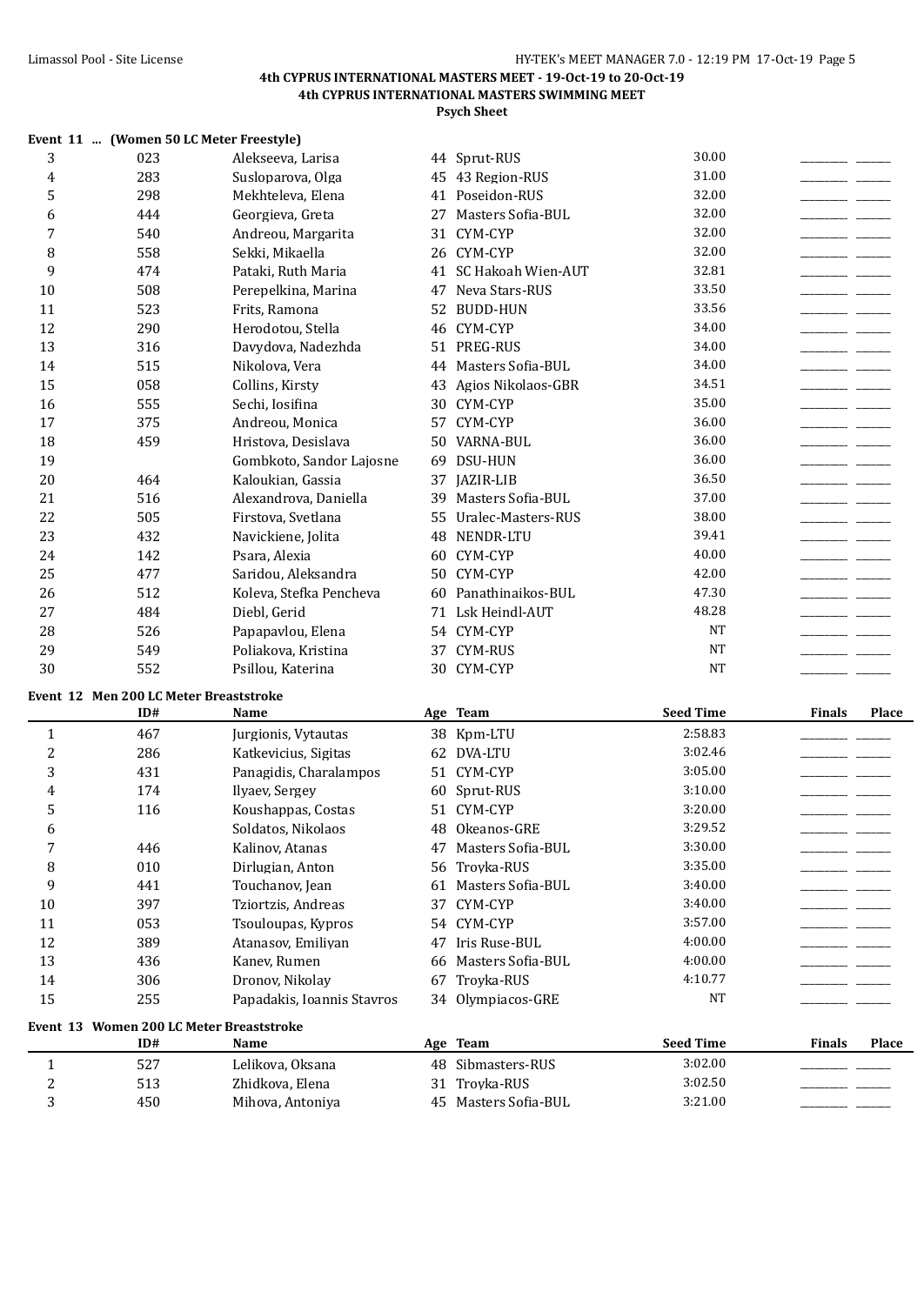|                |                                        | Event 13  (Women 200 LC Meter Breaststroke) |    |                       |                  |               |       |
|----------------|----------------------------------------|---------------------------------------------|----|-----------------------|------------------|---------------|-------|
| $\overline{4}$ | 518                                    | Novakne Cseszregi, Henriett N 50 BUDD-HUN   |    |                       | 3:30.00          |               |       |
| 5              | 194                                    | Kedrova, Olga                               |    | 59 Poseidon-RUS       | 3:40.00          |               |       |
| 6              | 425                                    | Gaevskaia, Tatiana                          |    | 68 CYM-RUS            | 3:50.00          |               |       |
| 7              | 556                                    | Dimakopoulou, Aikaterini                    |    | 37 IPTAM-GRE          | 4:05.29          |               |       |
| 8              | 355                                    | Markantonaki, Argyroula                     |    | 48 Panathinaikos-GRE  | 4:07.15          |               |       |
| 9              | 495                                    | Malozemlina, Valentina                      |    | 60 Lada-RUS           | 4:19.00          |               |       |
| 10             | 521                                    | Andreeva, Olga                              |    | 58 Neva Stars-RUS     | 4:20.00          |               |       |
| 11             | 494                                    | Rostashinskaia, Tamara                      | 69 | Lada-RUS              | 4:24.00          |               |       |
| 12             | 535                                    | Borisova, Veselina                          |    | 50 Iris Ruse-BUL      | 4:29.30          |               |       |
| 13             | 470                                    | Bondarenko, Natalia                         | 37 | Sprut-RUS             | 4:30.00          |               |       |
| 14             | 471                                    | Krupnova, Oksana                            |    | 35 Sprut-RUS          | 4:40.00          |               |       |
| 15             | 517                                    | Anastasova, Anna                            |    | 66 Masters Sofia-BUL  | 5:00.00          |               |       |
|                |                                        |                                             |    |                       |                  |               |       |
|                | Event 14 Men 400 LC Meter IM<br>ID#    | Name                                        |    | Age Team              | <b>Seed Time</b> | <b>Finals</b> | Place |
| $\mathbf{1}$   | 073                                    | Christoforou, Kostas                        |    | 54 CYM-CYP            | 6:04.10          |               |       |
| 2              | 468                                    | Nagl, Norbert                               |    | 51 Su-Wien-AUT        | 6:11.21          |               |       |
| 3              | 169                                    | Lokhonia, Maksim                            |    | 58 Neva Stars-RUS     | 6:29.00          |               |       |
| 4              | 537                                    | Juodeska, Arlandas Antanas                  |    | 58 Kauno Takas-LTU    | 6:30.00          |               |       |
| 5              | 397                                    | Tziortzis, Andreas                          |    | 37 CYM-CYP            | 6:45.00          |               |       |
|                |                                        |                                             |    |                       | 7:00.00          |               |       |
| 6              | 507                                    | Solovev, Andrei<br>Soldatos, Nikolaos       |    | 65 Moscow Master-RUS  | 7:12.51          |               |       |
| 7              |                                        |                                             |    | 48 Okeanos-GRE        | 9:00.00          |               |       |
| 8              | 465                                    | Dermitzakis, Konstantinos                   |    | 51 Orionas-GRE        |                  |               |       |
|                | Event 15 Women 400 LC Meter IM         |                                             |    |                       |                  |               |       |
|                | ID#                                    | Name                                        |    | Age Team              | <b>Seed Time</b> | <b>Finals</b> | Place |
| $\mathbf{1}$   | 357                                    | Penna, Yvonni                               |    | 36 Panathinaikos-GRE  | 5:22.47          |               |       |
| 2              | 506                                    | Pratsi, Eleni                               |    | 25 CYM-CYP            | 6:20.00          |               |       |
| 3              | 473                                    | Kabanova, Svetlana                          |    | 58 Kuban Masters-RUS  | 7:45.00          |               |       |
|                | Event 16 Men 800 LC Meter Freestyle    |                                             |    |                       |                  |               |       |
|                | ID#                                    | Name                                        |    | Age Team              | <b>Seed Time</b> | <b>Finals</b> | Place |
| $\mathbf{1}$   | 289                                    | Gusev, Vladimir                             |    | 53 Trovka-RUS         | 10:00.00         |               |       |
| $\overline{2}$ | 529                                    | Ioannidis, Aristeidis                       |    | 50 Okeanos-GRE        | 10:25.00         |               |       |
| 3              | 468                                    | Nagl, Norbert                               |    | 51 Su-Wien-AUT        | 10:30.83         |               |       |
| 4              | 519                                    | Csikany, Csilla Eniko                       |    | 51 Torokbalinti-HUN   | 10:36.00         |               |       |
| 5              | 115                                    | Koushappas, Pavlos                          |    | 51 CYM-CYP            | 10:43.00         |               |       |
| 6              | 481                                    | Kokolinakis, Michalis                       |    | 34 N O Chanion-GRE    | 11:03.19         |               |       |
| 7              | 010                                    | Dirlugian, Anton                            |    | 56 Troyka-RUS         | 12:10.00         |               |       |
| 8              | 116                                    | Koushappas, Costas                          |    | 51 CYM-CYP            | 12:30.00         |               |       |
| 9              | 435                                    | Mirchovski, Valeri                          |    | 56 Masters Sofia-BUL  | 14:00.00         |               |       |
| 10             | 152                                    | Charalampous, Pantelis                      |    | 40 CYM-CYP            | 14:00.00         |               |       |
| 11             | 531                                    | Lemesianos, Andreas                         |    | 35 CYM-CYP            | 16:00.00         |               |       |
| 12             | 553                                    | Votyakov, Evgeny                            | 53 | Nireas-RUS            | 16:00.00         |               |       |
| 13             | 389                                    | Atanasov, Emiliyan                          |    | 47 Iris Ruse-BUL      | 17:05.00         |               |       |
|                |                                        |                                             |    |                       | NT               |               |       |
| 14             | 255                                    | Papadakis, Ioannis Stavros                  |    | 34 Olympiacos-GRE     |                  |               |       |
| 15             | 427                                    | Aspava, Chaner                              |    | 58 CYM-CYP            | <b>NT</b>        |               |       |
| 16             | 428                                    | Ilker, Hassan                               |    | 32 CYM-CYP            | <b>NT</b>        |               |       |
| 17             | 539                                    | Trimpakkiros, Stavros                       |    | 53 CYM-CYP            | <b>NT</b>        |               |       |
|                | Event 17 Women 1500 LC Meter Freestyle |                                             |    |                       |                  |               |       |
|                | ID#                                    | Name                                        |    | Age Team              | <b>Seed Time</b> | <b>Finals</b> | Place |
| $\mathbf{1}$   | 547                                    | Sapari, Aikaterini                          |    | 28 Panathinaikos-GRE  | 20:38.00         |               |       |
| $\overline{c}$ | 474                                    | Pataki, Ruth Maria                          |    | 41 SC Hakoah Wien-AUT | 22:48.00         |               |       |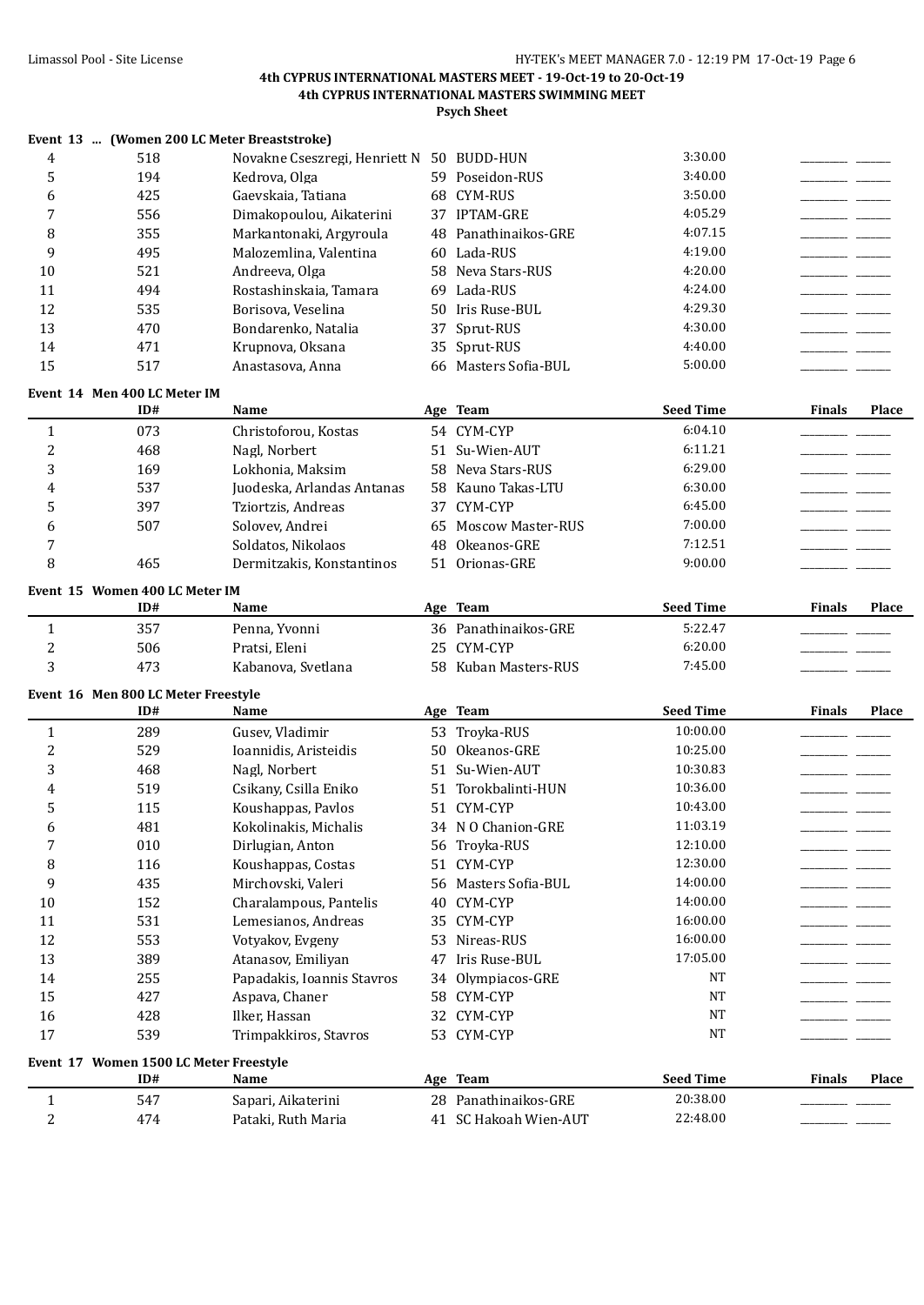**Psych Sheet**

|              |     | Event 17  (Women 1500 LC Meter Freestyle) |                       |          |  |
|--------------|-----|-------------------------------------------|-----------------------|----------|--|
|              | 557 | Papatheodorou, Dimitir                    | 35 IPTAM-GRE          | 24:50.18 |  |
|              | 058 | Collins, Kirsty                           | 43 Agios Nikolaos-GBR | 27:06.00 |  |
|              | 462 | Haralanova, Gavriliya                     | 43 Masters Sofia-BUL  | 27:19.00 |  |
|              | 480 | Vidane Cseri, Piroska                     | 65 DSU-HUN            | 29:14.93 |  |
| $\mathbf{r}$ | 511 | Drampoukaki, Eirini                       | 54 N O Chanion-GRE    | 38:18.72 |  |

## **Event 18 Men 200 LC Meter Freestyle Relay**

|              |                                            | <b>Team</b>                              |        | Relay                     | <b>Seed Time</b>                      | <b>Finals</b>         | Place |
|--------------|--------------------------------------------|------------------------------------------|--------|---------------------------|---------------------------------------|-----------------------|-------|
| $\mathbf{1}$ |                                            | Uralec-Masters<br>1) Sazonov, Andrey M45 | M200 A | 2) Lesenchuk, Aleksei M61 | <b>NT</b><br>3) Shibarev, Nikolai M65 | 4) Ivanov, Eduard M50 |       |
| Event 19     | <b>Women 200 LC Meter Freestyle</b><br>ID# | Name                                     | Age    | Team                      | <b>Seed Time</b>                      | <b>Finals</b>         | Place |
|              | 444                                        | Georgieva, Greta                         | 27     | Masters Sofia-BUL         | 2:30.00                               |                       |       |
| 2            | 290                                        | Herodotou, Stella                        | 46     | CYM-CYP                   | 2:45.00                               |                       |       |
| 3            | 474                                        | Pataki, Ruth Maria                       | 41     | <b>SC Hakoah Wien-AUT</b> | 2:46.87                               |                       |       |
| 4            | 171                                        | Trofimova, Yulia                         | 44     | <b>Black Sepia-RUS</b>    | 2:52.26                               |                       |       |
| 5            | 194                                        | Kedrova, Olga                            | 59     | Poseidon-RUS              | 2:55.00                               |                       |       |
| 6            | 491                                        | Rymahevskaia, Irina                      | 50     | Uralec-Masters-RUS        | 2:58.00                               |                       |       |
| 7            |                                            | Gombkoto, Sandor Lajosne                 | 69     | DSU-HUN                   | 3:07.00                               |                       |       |
| 8            | 504                                        | Sevriugina, Natalia                      | 45     | Uralec-Masters-RUS        | 3:12.00                               |                       |       |
| 9            | 470                                        | Bondarenko, Natalia                      | 37     | Sprut-RUS                 | 3:15.00                               |                       |       |
| 10           | 432                                        | Navickiene, Jolita                       | 48     | NENDR-LTU                 | 3:30.00                               |                       |       |
| 11           | 464                                        | Kaloukian, Gassia                        | 37     | JAZIR-LIB                 | 3:30.20                               |                       |       |
| 12           | 480                                        | Vidane Cseri, Piroska                    | 65     | <b>DSU-HUN</b>            | 3:38.72                               |                       |       |
| 13           | 520                                        | Varady, Judit                            | 52     | Torokbalinti-HUN          | 3:40.00                               |                       |       |
| 14           | 517                                        | Anastasova, Anna                         | 66     | Masters Sofia-BUL         | 4:12.00                               |                       |       |
|              | Event 20 Men 200 LC Meter Freestyle        |                                          |        |                           |                                       |                       |       |
|              | ID#                                        | Name                                     | Age    | <b>Team</b>               | <b>Seed Time</b>                      | <b>Finals</b>         | Place |
|              | 469                                        | Sheleg, Nikita                           |        | 25 Sprut-RUS              | 2:15.00                               |                       |       |
|              | $\Omega$                                   | $\alpha$ $\mathbf{m}$ $\mathbf{u}$       |        | $F \cap m \cup N$         | 2.100                                 |                       |       |

| 1                       | 469 | Sheleg, Nikita             | 25 | Sprut-RUS                | 2:15.00 |  |
|-------------------------|-----|----------------------------|----|--------------------------|---------|--|
| 2                       | 289 | Gusev, Vladimir            | 53 | Troyka-RUS               | 2:16.00 |  |
| 3                       | 529 | Ioannidis, Aristeidis      | 50 | Okeanos-GRE              | 2:16.00 |  |
| $\overline{\mathbf{4}}$ | 528 | Gumbis, Vaidotas           | 53 | ILGAP-LTU                | 2:18.03 |  |
| 5                       | 544 | Volkerink, Leon            | 39 | Unattached-NED           | 2:20.00 |  |
| 6                       | 478 | Somov, Sergei              | 45 | Neva Stars               | 2:20.91 |  |
| 7                       | 072 | O'Hara, Peter              | 29 | <b>SBA-IRL</b>           | 2:22.30 |  |
| 8                       | 115 | Koushappas, Paylos         | 51 | CYM-CYP                  | 2:23.00 |  |
| 9                       | 014 | Trusov, Aleksei            | 55 | Sprut-RUS                | 2:25.00 |  |
| 10                      | 152 | Charalampous, Pantelis     | 40 | CYM-CYP                  | 2:27.00 |  |
| 11                      | 468 | Nagl, Norbert              | 51 | Su-Wien-AUT              | 2:28.01 |  |
| 12                      | 404 | Navickas, Rimantas         | 50 | NENDR-LTU                | 2:30.00 |  |
| 13                      | 435 | Mirchovski, Valeri         | 56 | Masters Sofia-BUL        | 2:30.00 |  |
| 14                      | 140 | Psaras, Apostolos          | 41 | CYM-CYP                  | 2:30.00 |  |
| 15                      | 519 | Csikany, Csilla Eniko      | 51 | Torokbalinti-HUN         | 2:30.00 |  |
| 16                      | 169 | Lokhonia, Maksim           | 58 | Neva Stars-RUS           | 2:30.31 |  |
| 17                      | 128 | Katodritis, Georgios       | 62 | CYM-CYP                  | 2:40.00 |  |
| 18                      | 537 | Juodeska, Arlandas Antanas | 58 | Kauno Takas-LTU          | 2:40.00 |  |
| 19                      | 397 | Tziortzis, Andreas         | 37 | CYM-CYP                  | 2:45.00 |  |
| 20                      | 507 | Solovev, Andrei            | 65 | <b>Moscow Master-RUS</b> | 2:48.00 |  |
| 21                      | 500 | Pavlov, Ivaylo             | 48 | Damini Masters-BUL       | 2:51.00 |  |
| 22                      | 010 | Dirlugian, Anton           | 56 | Troyka-RUS               | 2:54.00 |  |
| 23                      | 485 | Reichel, Erhard Wilhelm    | 73 | Lsk Heindl-AUT           | 3:57.50 |  |
|                         |     |                            |    |                          |         |  |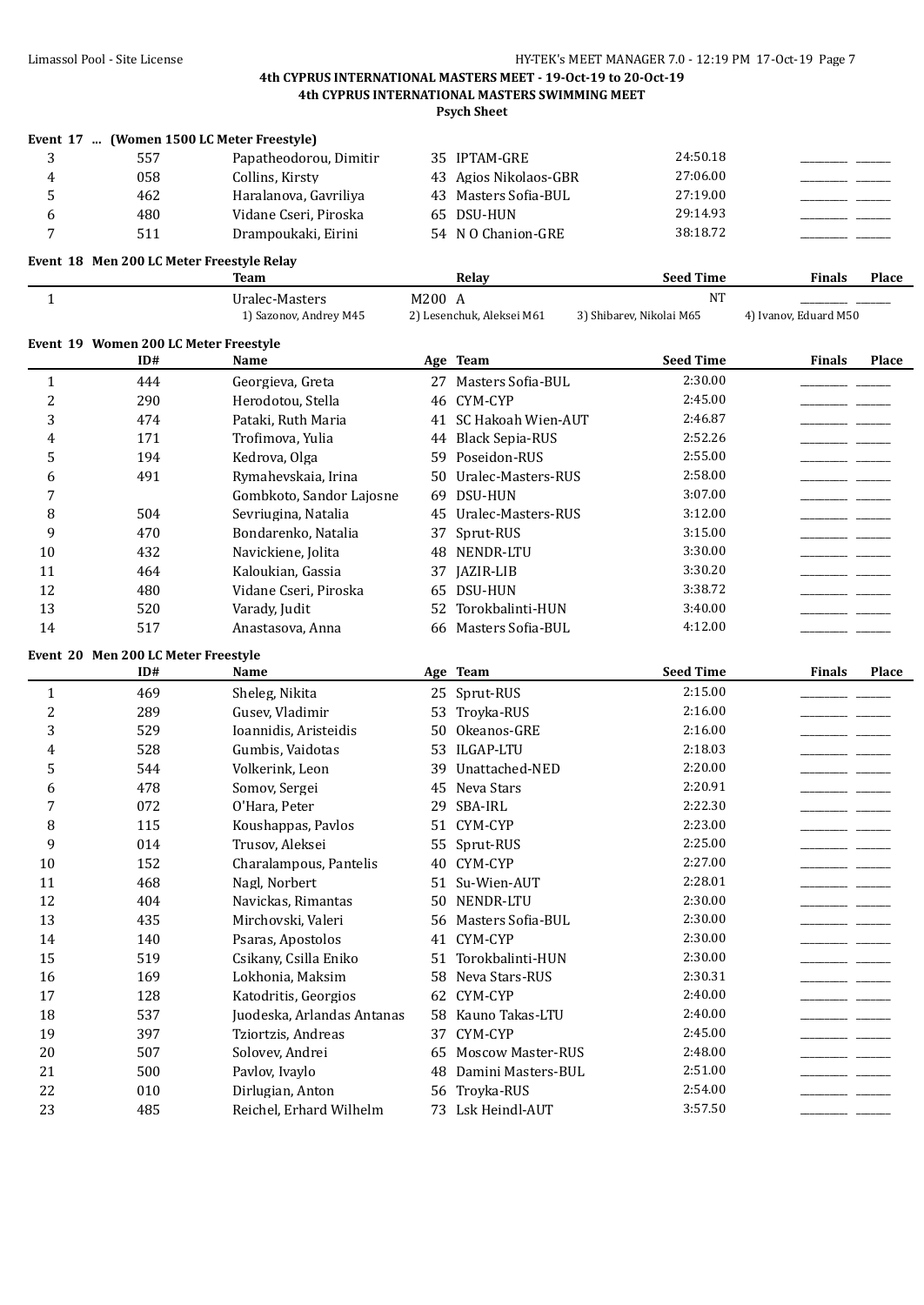**Psych Sheet**

|    | Event 20  (Men 200 LC Meter Freestyle) |                               |                   |    |  |
|----|----------------------------------------|-------------------------------|-------------------|----|--|
| 24 | 255                                    | Papadakis, Ioannis Stavros    | 34 Olympiacos-GRE | NT |  |
| 25 | 427                                    | Aspava, Chaner                | 58 CYM-CYP        | NT |  |
| 26 | 428                                    | Ilker. Hassan                 | 32 CYM-CYP        | NT |  |
| ∠  | 503                                    | Levontuiev, Iurii Sergiyovych | 31 Euro Lviv-NED  | NT |  |

**Event 21 Women 50 LC Meter Butterfly**

|                | ID#                                | Name                     |    | Age Team              | <b>Seed Time</b> | <b>Finals</b> | <b>Place</b> |
|----------------|------------------------------------|--------------------------|----|-----------------------|------------------|---------------|--------------|
| $\mathbf{1}$   | 357                                | Penna, Yvonni            |    | 36 Panathinaikos-GRE  | 30.74            |               |              |
| $\overline{2}$ | 472                                | Feoktistova, Alla        |    | 34 Tsunami-RUS        | 31.00            |               |              |
| 3              | 506                                | Pratsi, Eleni            |    | 25 CYM-CYP            | 31.00            |               |              |
| 4              | 018                                | Tcarkova, Inga           |    | 36 Sprut-RUS          | 32.00            |               |              |
| 5              | 023                                | Alekseeva, Larisa        |    | 44 Sprut-RUS          | 33.50            |               |              |
| 6              | 019                                | Babikova, Elena          |    | 46 Sprut-RUS          | 33.50            |               |              |
| $\overline{7}$ | 444                                | Georgieva, Greta         | 27 | Masters Sofia-BUL     | 34.00            |               |              |
| 8              | 276                                | Roszik, Katalin          | 39 | <b>EVUK-HUN</b>       | 34.90            |               |              |
| 9              | 522                                | Alexi, Anna              |    | 42 BUDD-HUN           | 36.49            |               |              |
| 10             | 523                                | Frits, Ramona            |    | 52 BUDD-HUN           | 38.36            |               |              |
| 11             | 450                                | Mihova, Antoniya         | 45 | Masters Sofia-BUL     | 39.00            |               |              |
| 12             | 290                                | Herodotou, Stella        |    | 46 CYM-CYP            | 40.00            |               |              |
| 13             | 556                                | Dimakopoulou, Aikaterini |    | 37 IPTAM-GRE          | 40.30            |               |              |
| 14             | 058                                | Collins, Kirsty          | 43 | Agios Nikolaos-GBR    | 40.55            |               |              |
| 15             | 316                                | Davydova, Nadezhda       |    | 51 PREG-RUS           | 41.00            |               |              |
| 16             | 494                                | Rostashinskaia, Tamara   |    | 69 Lada-RUS           | 52.10            |               |              |
| 17             | 355                                | Markantonaki, Argyroula  |    | 48 Panathinaikos-GRE  | 54.05            |               |              |
| 18             | 550                                | Christoforou, Tsventanka |    | 50 CYM-CYP            | 55.00            |               |              |
| 19             | 520                                | Varady, Judit            |    | 52 Torokbalinti-HUN   | 56.00            |               |              |
| 20             | 512                                | Koleva, Stefka Pencheva  | 60 | Panathinaikos-BUL     | 59.45            |               |              |
| 21             | 547                                | Sapari, Aikaterini       |    | 28 Panathinaikos-GRE  | <b>NT</b>        |               |              |
| 22             | 549                                | Poliakova, Kristina      |    | 37 CYM-RUS            | NT               |               |              |
|                | Event 22 Men 50 LC Meter Butterfly |                          |    |                       |                  |               |              |
|                | ID#                                | Name                     |    | Age Team              | <b>Seed Time</b> | <b>Finals</b> | Place        |
| $\mathbf{1}$   | 275                                | Daaboul, Omar            |    | 40 JAZIR-LIB          | 27.97            |               |              |
| $\overline{c}$ | 497                                | Markov, Dragomir         |    | 48 Damini Masters-BUL | 28.30            |               |              |
| 3              | 463                                | Budrys, Irmantas         |    | 29 Poseidon-LTU       | 28.85            |               |              |
| 4              | 048                                | Petrov, Sergey           |    | 46 Poseidon-RUS       | 29.00            |               |              |
| 5              | 534                                | Koprinkov, Krastan       |    | 48 Almyra-BUL         | 29.50            |               |              |
| 6              | 072                                | O'Hara, Peter            | 29 | SBA-IRL               | 29.80            |               |              |
| 7              | 120                                | Fylactou, Larrys         |    | 55 CYM-CYP            | 29.80            |               |              |
| 8              | 452                                | Demetriou, Leonidas      |    | 42 CYM-CYP            | 29.90            |               |              |
| 9              | 297                                | Charalampous, Andreas    |    | 45 CYM-CYP            | 30.00            |               |              |
| 10             | 493                                | Ivanov, Eduard           |    | 50 Uralec-Masters-RUS | 30.00            |               |              |
| 11             | 536                                | Lazopoulos, Giannis      |    | 28 AS Pera-GRE        | 30.00            |               |              |
| 12             | 225                                | Pisarev, Denis           |    | 49 Sibmasters-RUS     | 30.10            |               |              |
| 13             | 483                                | Kouris, Kosmas           |    | 42 Akobb-GRE          | 31.00            |               |              |
| 14             | 530                                | Kozlov, Sergei           |    | 56 Poseidon-RUS       | 31.00            |               |              |
| 15             | 554                                | Zangylos, Georgios       |    | 53 CYM-CYP            | 31.00            |               |              |
| 16             | 261                                | Sazonov, Andrey          |    | 45 Uralec-Masters-RUS | 32.00            |               |              |
| 17             | 466                                | Ourabia, Abdessalam      |    | 33 OSM-ALG            | 32.13            |               |              |
| 18             | 490                                | Shibarev, Nikolai        |    | 65 Uralec-Masters-RUS | 33.00            |               |              |
|                |                                    |                          |    |                       |                  |               |              |
| 19             | 286                                | Katkevicius, Sigitas     |    | 62 DVA-LTU            | 36.50            |               |              |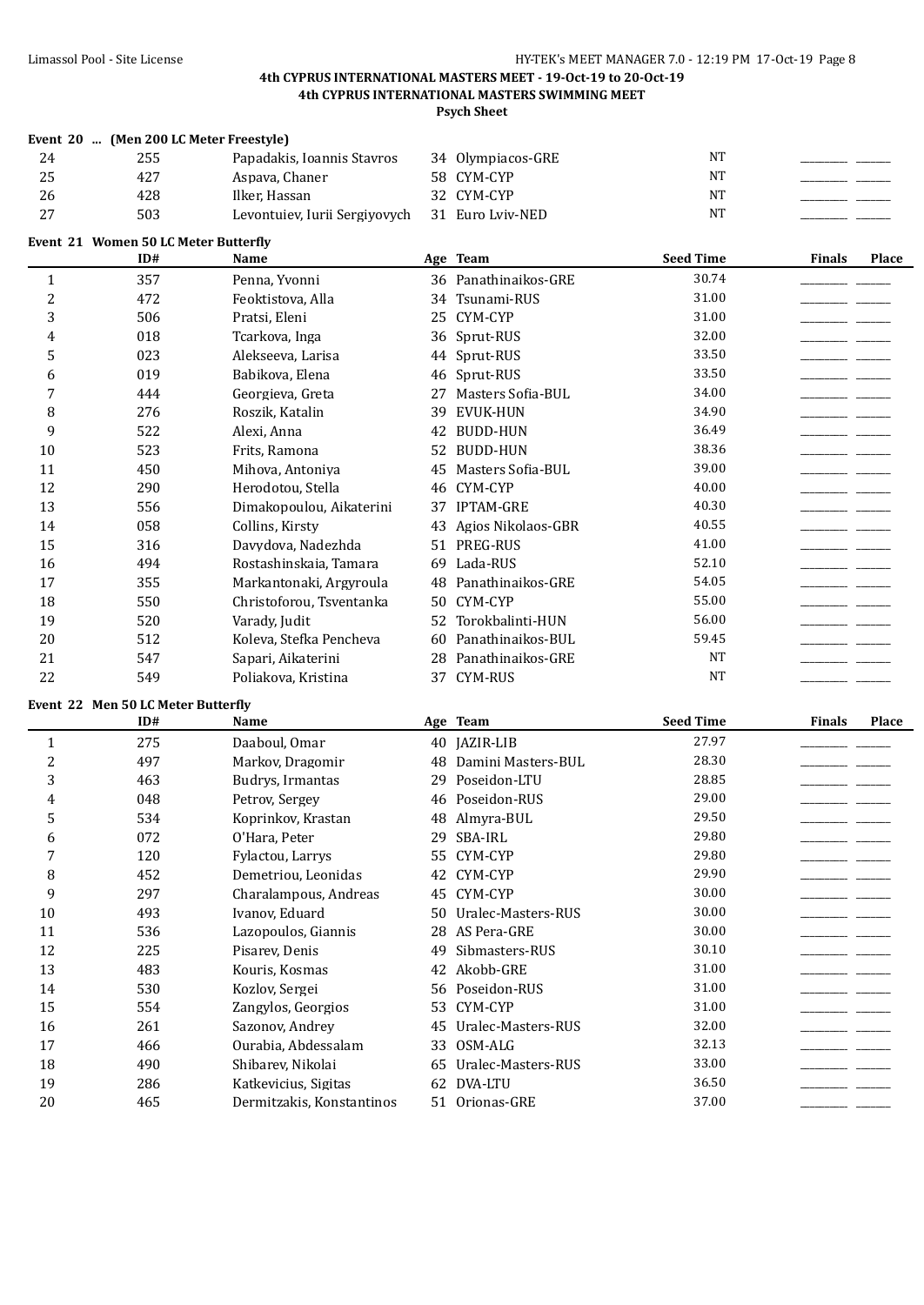**Psych Sheet**

|          | Event 22  (Men 50 LC Meter Butterfly) |                       |     |                      |                  |               |       |
|----------|---------------------------------------|-----------------------|-----|----------------------|------------------|---------------|-------|
| 21       | 476                                   | Kitsopoulos, Stavros  | 68. | <b>FSMT-RSA</b>      | 38.00            |               |       |
| 22       | 035                                   | Andreev. Igor         |     | 73 Neva Stars-RUS    | 42.50            |               |       |
| 23       | 121                                   | Philippou, Andreas    |     | 60 CYM-CYP           | 44.41            |               |       |
| 24       | 551                                   | Santis, Stavros       |     | 52 CYM-CYP           | 50.00            |               |       |
| 25       | 306                                   | Dronov. Nikolav       |     | 67 Trovka-RUS        | 51.69            |               |       |
| 26       | 539                                   | Trimpakkiros, Stavros |     | 53 CYM-CYP           | <b>NT</b>        |               |       |
|          |                                       |                       |     |                      |                  |               |       |
| Event 23 | Women 100 LC Meter Backstroke         |                       |     |                      |                  |               |       |
|          | ID#                                   | <b>Name</b>           |     | Age Team             | <b>Seed Time</b> | <b>Finals</b> | Place |
|          | 357                                   | Penna, Yvonni         |     | 36 Panathinaikos-GRE | 1:11.45          |               |       |
| 2        | 527                                   | Lelikova, Oksana      |     | 48 Sibmasters-RUS    | 1:23.00          |               |       |
| 3        | 283                                   | Susloparova, Olga     | 45  | 43 Region-RUS        | 1:24.00          |               |       |
| 4        | 170                                   | Lebedeva, Nataliia    |     | 54 Trovka-RUS        | 1:28.20          |               |       |

| ້ | .                                                    | 1.04101100110011001      | $00 - 100$           |         |  |
|---|------------------------------------------------------|--------------------------|----------------------|---------|--|
|   | 276                                                  | Roszik, Katalin          | EVUK-HUN<br>39       | 1:29.87 |  |
|   | 515                                                  | Nikolova, Vera           | 44 Masters Sofia-BUL | 1:35.00 |  |
|   | 516                                                  | Alexandrova, Daniella    | 39 Masters Sofia-BUL | 1:35.00 |  |
|   | 556                                                  | Dimakopoulou. Aikaterini | 37 IPTAM-GRE         | 1:36.12 |  |
|   | $F_{\text{exact}}$ 24 Mea 400 LC Meteo De alestreles |                          |                      |         |  |

#### **Event 24 Men 100 LC Meter Backstroke**

|    | ID# | Name                           |     | Age Team              | <b>Seed Time</b> | <b>Finals</b> | Place |
|----|-----|--------------------------------|-----|-----------------------|------------------|---------------|-------|
|    | 498 | Sotirov, Hristo                |     | 42 Damini Masters-BUL | 1:12.00          |               |       |
| າ  | 073 | Christoforou, Kostas           |     | 54 CYM-CYP            | 1:13.10          |               |       |
| 3  | 208 | Engler Lapetina, Federico Frar |     | 49 UPPSA-SWE          | 1:13.50          |               |       |
| 4  | 120 | Fylactou, Larrys               |     | 55 CYM-CYP            | 1:15.00          |               |       |
|    | 492 | Lesenchuk, Aleksei             | 61  | Uralec-Masters-RUS    | 1:26.00          |               |       |
| 6  | 446 | Kalinov, Atanas                | 47  | Masters Sofia-BUL     | 1:30.00          |               |       |
|    | 140 | Psaras, Apostolos              | 41  | CYM-CYP               | 1:40.00          |               |       |
| 8  | 397 | Tziortzis, Andreas             |     | 37 CYM-CYP            | 1:40.00          |               |       |
| 9  | 443 | Slaveykov, Hristo              | 80. | Masters Sofia-BUL     | 2:03.00          |               |       |
| 10 | 485 | Reichel, Erhard Wilhelm        |     | 73 Lsk Heindl-AUT     | 2:07.63          |               |       |
| 11 | 226 | Bukrieiev, Oleksandr           |     | 49 CYM-UKR            | <b>NT</b>        |               |       |

## **Event 25 Women 100 LC Meter Breaststroke**

|    | ID# | Name                    |     | Age Team             | <b>Seed Time</b> | <b>Finals</b> | Place |
|----|-----|-------------------------|-----|----------------------|------------------|---------------|-------|
|    | 524 | Anfinogenova, Ekaterina |     | 31 Sprut-RUS         | 1:20.50          |               |       |
| 2  | 527 | Lelikova, Oksana        | 48  | Sibmasters-RUS       | 1:22.50          |               |       |
| 3  | 513 | Zhidkova, Elena         |     | 31 Trovka-RUS        | 1:23.20          |               |       |
| 4  | 298 | Mekhteleva, Elena       | 41  | Poseidon-RUS         | 1:24.00          |               |       |
| 5  | 508 | Perepelkina, Marina     | 47  | Neva Stars-RUS       | 1:28.50          |               |       |
| 6  | 274 | Savchenko, Nadezda      | 43  | Sprut-RUS            | 1:30.00          |               |       |
|    | 450 | Mihova, Antoniva        | 45  | Masters Sofia-BUL    | 1:31.00          |               |       |
| 8  | 194 | Kedrova, Olga           | 59. | Poseidon-RUS         | 1:40.00          |               |       |
| 9  | 557 | Papatheodorou, Dimitir  |     | 35 IPTAM-GRE         | 1:45.59          |               |       |
| 10 | 425 | Gaevskaia, Tatiana      |     | 68 CYM-RUS           | 1:50.00          |               |       |
| 11 | 473 | Kabanova, Svetlana      |     | 58 Kuban Masters-RUS | 1:50.00          |               |       |
| 12 | 355 | Markantonaki, Argyroula |     | 48 Panathinaikos-GRE | 1:54.09          |               |       |
| 13 | 487 | Kutschera, Gabriele     |     | 62 Lsk Heindl-AUT    | 1:59.00          |               |       |
| 14 | 512 | Koleva, Stefka Pencheva | 60. | Panathinaikos-BUL    | 1:59.10          |               |       |
| 15 | 521 | Andreeva, Olga          |     | 58 Neva Stars-RUS    | 2:04.00          |               |       |
| 16 | 535 | Borisova, Veselina      |     | 50 Iris Ruse-BUL     | 2:55.00          |               |       |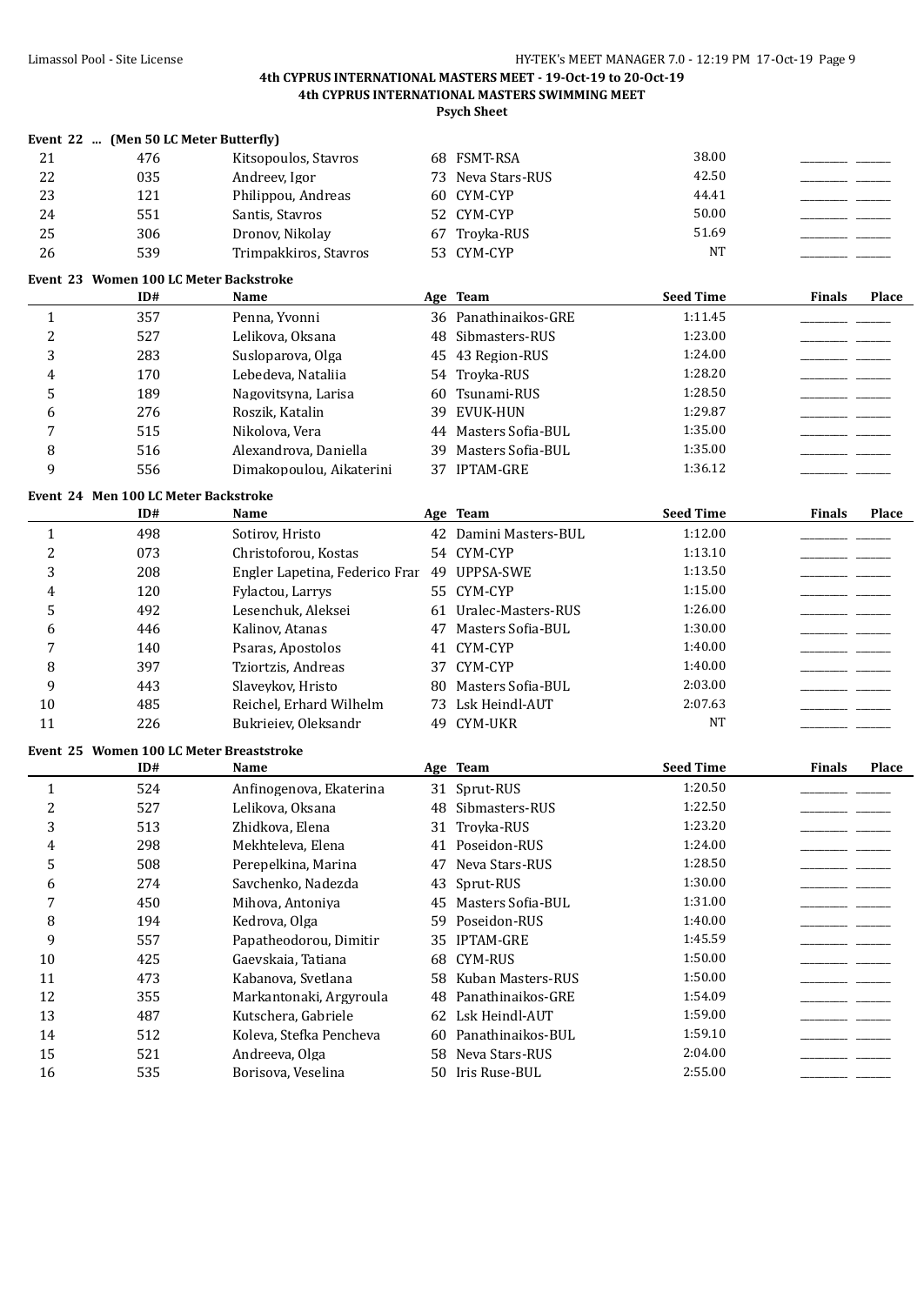|                | Event 26 Men 100 LC Meter Breaststroke |                             |    |                       |                  |                        |       |
|----------------|----------------------------------------|-----------------------------|----|-----------------------|------------------|------------------------|-------|
|                | ID#                                    | Name                        |    | Age Team              | <b>Seed Time</b> | <b>Finals</b>          | Place |
| $\mathbf{1}$   | 545                                    | Tolubanov, Dmitrii          |    | 42 Lastochka-RUS      | 1:14.00          |                        |       |
| $\overline{c}$ | 048                                    | Petrov, Sergey              |    | 46 Poseidon-RUS       | 1:15.00          |                        |       |
| 3              | 275                                    | Daaboul, Omar               | 40 | JAZIR-LIB             | 1:17.70          |                        |       |
| 4              | 467                                    | Jurgionis, Vytautas         |    | 38 Kpm-LTU            | 1:18.39          |                        |       |
| 5              | 483                                    | Kouris, Kosmas              |    | 42 Akobb-GRE          | 1:20.00          |                        |       |
| 6              | 431                                    | Panagidis, Charalampos      |    | 51 CYM-CYP            | 1:22.10          |                        |       |
| 7              | 286                                    | Katkevicius, Sigitas        |    | 62 DVA-LTU            | 1:24.00          |                        |       |
| 8              | 174                                    | Ilyaev, Sergey              | 60 | Sprut-RUS             | 1:26.00          |                        |       |
| 9              | 519                                    | Csikany, Csilla Eniko       | 51 | Torokbalinti-HUN      | 1:27.72          |                        |       |
| 10             | 446                                    | Kalinov, Atanas             | 47 | Masters Sofia-BUL     | 1:28.00          |                        |       |
| 11             |                                        | Soldatos, Nikolaos          | 48 | Okeanos-GRE           | 1:30.12          |                        |       |
| 12             | 116                                    | Koushappas, Costas          |    | 51 CYM-CYP            | 1:33.00          |                        |       |
| 13             | 199                                    | Ryan, Stephen               |    | 51 CYM-GBR            | 1:35.00          |                        |       |
| 14             | 441                                    | Touchanov, Jean             |    | 61 Masters Sofia-BUL  | 1:39.00          |                        |       |
| 15             | 010                                    | Dirlugian, Anton            |    | 56 Troyka-RUS         | 1:41.00          |                        |       |
| 16             | 436                                    | Kanev, Rumen                |    | 66 Masters Sofia-BUL  | 1:46.00          | and the control of the |       |
| 17             | 510                                    | Sumeghy, Laszlo Andras      |    | 74 BUDD-HUN           | 1:47.00          | and the control of     |       |
| 18             | 306                                    | Dronov, Nikolay             |    | 67 Troyka-RUS         | 1:53.91          |                        |       |
| 19             | 443                                    | Slaveykov, Hristo           | 80 | Masters Sofia-BUL     | 2:00.00          |                        |       |
| 20             | 389                                    | Atanasov, Emiliyan          |    | 47 Iris Ruse-BUL      | 2:05.00          |                        |       |
| 21             | 427                                    | Aspava, Chaner              | 58 | CYM-CYP               | <b>NT</b>        |                        |       |
| 22             | 525                                    | Bofilis, Vasileios          |    | 52 N O Rethimnis-GRE  | <b>NT</b>        |                        |       |
|                | Event 27 Women 800 LC Meter Freestyle  |                             |    |                       |                  |                        |       |
|                | ID#                                    | Name                        |    | Age Team              | <b>Seed Time</b> | <b>Finals</b>          | Place |
| $\mathbf{1}$   | 547                                    | Sapari, Aikaterini          |    | 28 Panathinaikos-GRE  | 10:58.14         |                        |       |
| $\overline{c}$ | 250                                    | Petrova, Irina              |    | 39 Sprut-RUS          | 11:50.00         |                        |       |
| 3              | 474                                    | Pataki, Ruth Maria          |    | 41 SC Hakoah Wien-AUT | 12:11.93         |                        |       |
| 4              | 557                                    | Papatheodorou, Dimitir      |    | 35 IPTAM-GRE          | 12:53.20         |                        |       |
| 5              | 491                                    | Rymahevskaia, Irina         |    | 50 Uralec-Masters-RUS | 13:30.00         |                        |       |
| 6              | 058                                    | Collins, Kirsty             |    | 43 Agios Nikolaos-GBR | 13:35.00         |                        |       |
| 7              | 522                                    | Alexi, Anna                 |    | 42 BUDD-HUN           | 13:45.00         |                        |       |
| 8              | 462                                    | Haralanova, Gavriliya       | 43 | Masters Sofia-BUL     | 13:58.00         |                        |       |
| 9              | 464                                    | Kaloukian, Gassia           |    | 37 JAZIR-LIB          | 14:10.25         |                        |       |
| 10             | 480                                    | Vidane Cseri, Piroska       |    | 65 DSU-HUN            | 15:23.26         |                        |       |
| 11             | 520                                    | Varady, Judit               |    | 52 Torokbalinti-HUN   | 15:25.00         |                        |       |
| 12             | 471                                    | Krupnova, Oksana            |    | 35 Sprut-RUS          | 16:00.00         |                        |       |
| 13             | 495                                    | Malozemlina, Valentina      |    | 60 Lada-RUS           | 17:30.00         |                        |       |
| 14             | 511                                    | Drampoukaki, Eirini         |    | 54 N O Chanion-GRE    | 19:13.94         |                        |       |
|                | Event 28 Men 1500 LC Meter Freestyle   |                             |    |                       |                  |                        |       |
|                | ID#                                    | Name                        |    | Age Team              | <b>Seed Time</b> | <b>Finals</b>          | Place |
| 1              | 289                                    | Gusev, Vladimir             |    | 53 Troyka-RUS         | 19:30.00         |                        |       |
| 2              | 529                                    | Ioannidis, Aristeidis       |    | 50 Okeanos-GRE        | 20:00.00         |                        |       |
| 3              | 548                                    | Papachrysanthou, Chrysantho |    | 40 CYM-CYP            | 20:00.00         |                        |       |
| 4              | 468                                    | Nagl, Norbert               |    | 51 Su-Wien-AUT        | 20:22.48         |                        |       |
| 5              | 115                                    | Koushappas, Pavlos          |    | 51 CYM-CYP            | 20:53.00         |                        |       |
| 6              | 481                                    | Kokolinakis, Michalis       |    | 34 N O Chanion-GRE    | 22:04.33         |                        |       |
| 7              | 010                                    | Dirlugian, Anton            |    | 56 Troyka-RUS         | 23:33.00         |                        |       |
| 8              | 116                                    | Koushappas, Costas          |    | 51 CYM-CYP            | 24:30.00         |                        |       |
| 9              | 435                                    | Mirchovski, Valeri          |    | 56 Masters Sofia-BUL  | 25:00.00         |                        |       |
| 10             | 389                                    | Atanasov, Emiliyan          |    | 47 Iris Ruse-BUL      | 29:50.00         |                        |       |
|                |                                        |                             |    |                       |                  |                        |       |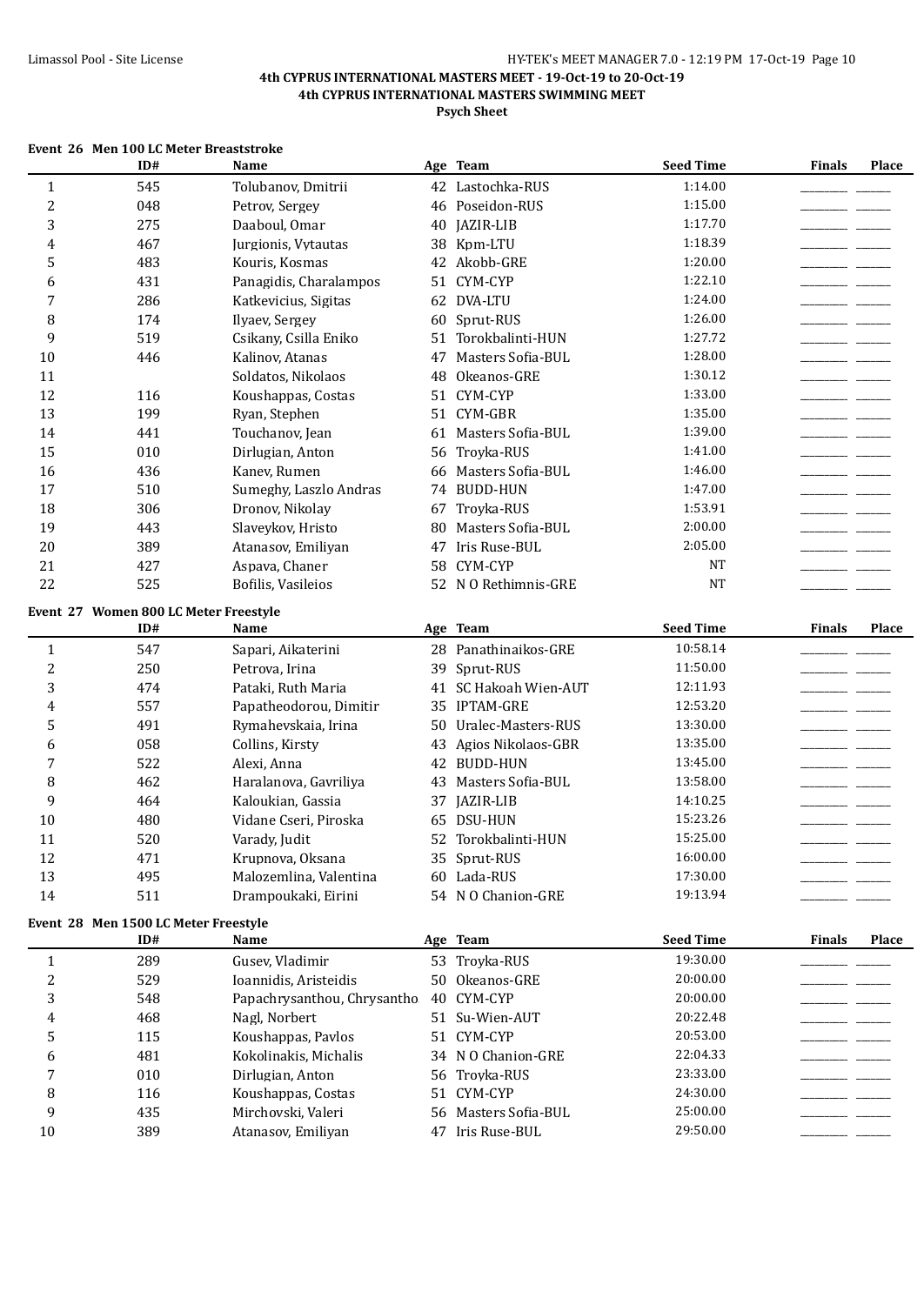|                | Event 28  (Men 1500 LC Meter Freestyle)     |                                                                                   |        |                        |                       |                                                                                                                                                                                                                                      |              |
|----------------|---------------------------------------------|-----------------------------------------------------------------------------------|--------|------------------------|-----------------------|--------------------------------------------------------------------------------------------------------------------------------------------------------------------------------------------------------------------------------------|--------------|
| 11             | 255                                         | Papadakis, Ioannis Stavros                                                        |        | 34 Olympiacos-GRE      | <b>NT</b>             |                                                                                                                                                                                                                                      |              |
| 12             | 525                                         | Bofilis, Vasileios                                                                |        | 52 N O Rethimnis-GRE   | <b>NT</b>             |                                                                                                                                                                                                                                      |              |
|                | Event 29 Women 200 LC Meter Freestyle Relay |                                                                                   |        |                        |                       |                                                                                                                                                                                                                                      |              |
|                |                                             | Team                                                                              |        | Relay                  | <b>Seed Time</b>      | <b>Finals</b>                                                                                                                                                                                                                        | <b>Place</b> |
| $\mathbf{1}$   |                                             | Sprut                                                                             | W160 A |                        | 1:56.00               |                                                                                                                                                                                                                                      |              |
|                |                                             | 1) Alekseeva, Larisa W44                                                          |        | 2) Babikova, Elena W46 | 3) Petrova, Irina W39 | 4) Tcarkova, Inga W36                                                                                                                                                                                                                |              |
| $\overline{c}$ |                                             | <b>Budapesti Delfinek</b>                                                         | W200 A |                        | <b>NT</b>             |                                                                                                                                                                                                                                      |              |
|                |                                             | 1) Zemplenine Kertesz, Zsuzsann2) Novakne Cseszregi, Henriett N3) Alexi, Anna W42 |        |                        |                       | 4) Frits, Ramona W52                                                                                                                                                                                                                 |              |
|                | Event 30 Women 50 LC Meter Breaststroke     |                                                                                   |        |                        |                       |                                                                                                                                                                                                                                      |              |
|                | ID#                                         | Name                                                                              |        | Age Team               | <b>Seed Time</b>      | <b>Finals</b>                                                                                                                                                                                                                        | Place        |
| 1              | 513                                         | Zhidkova, Elena                                                                   |        | 31 Troyka-RUS          | 37.00                 |                                                                                                                                                                                                                                      |              |
| 2              | 524                                         | Anfinogenova, Ekaterina                                                           |        | 31 Sprut-RUS           | 37.20                 |                                                                                                                                                                                                                                      |              |
| 3              | 298                                         | Mekhteleva, Elena                                                                 |        | 41 Poseidon-RUS        | 38.00                 | _______                                                                                                                                                                                                                              |              |
| 4              | 527                                         | Lelikova, Oksana                                                                  | 48     | Sibmasters-RUS         | 38.00                 |                                                                                                                                                                                                                                      |              |
| 5              | 450                                         | Mihova, Antoniya                                                                  | 45     | Masters Sofia-BUL      | 39.00                 |                                                                                                                                                                                                                                      |              |
| 6              | 508                                         | Perepelkina, Marina                                                               | 47     | Neva Stars-RUS         | 39.50                 |                                                                                                                                                                                                                                      |              |
| 7              | 250                                         | Petrova, Irina                                                                    | 39     | Sprut-RUS              | 40.00                 |                                                                                                                                                                                                                                      |              |
| 8              | 274                                         | Savchenko, Nadezda                                                                |        | 43 Sprut-RUS           | 40.00                 | <u> The Common School (1989)</u>                                                                                                                                                                                                     |              |
| 9              | 538                                         | Dikaiou, Phedra                                                                   |        | 46 CYM-CYP             | 40.00                 | <u> The Common State State State State State State State State State State State State State State State State State State State State State State State State State State State State State State State State State State State</u> |              |
| 10             | 283                                         | Susloparova, Olga                                                                 |        | 45 43 Region-RUS       | 41.00                 |                                                                                                                                                                                                                                      |              |
| 11             | 171                                         | Trofimova, Yulia                                                                  |        | 44 Black Sepia-RUS     | 42.87                 |                                                                                                                                                                                                                                      |              |
| 12             | 459                                         | Hristova, Desislava                                                               | 50     | <b>VARNA-BUL</b>       | 43.00                 |                                                                                                                                                                                                                                      |              |
| 13             | 557                                         | Papatheodorou, Dimitir                                                            |        | 35 IPTAM-GRE           | 43.28                 |                                                                                                                                                                                                                                      |              |
| 14             | 375                                         | Andreou, Monica                                                                   |        | 57 CYM-CYP             | 49.00                 |                                                                                                                                                                                                                                      |              |
| 15             | 142                                         | Psara, Alexia                                                                     |        | 60 CYM-CYP             | 49.00                 |                                                                                                                                                                                                                                      |              |
| 16             |                                             | Gombkoto, Sandor Lajosne                                                          |        | 69 DSU-HUN             | 49.00                 |                                                                                                                                                                                                                                      |              |
| 17             | 456                                         | Foti, Nadezhda                                                                    |        | 42 CYM-BUL             | 50.00                 |                                                                                                                                                                                                                                      |              |
| 18             | 425                                         | Gaevskaia, Tatiana                                                                |        | 68 CYM-RUS             | 50.00                 |                                                                                                                                                                                                                                      |              |
| 19             | 477                                         | Saridou, Aleksandra                                                               |        | 50 CYM-CYP             | 50.00                 |                                                                                                                                                                                                                                      |              |
| 20             | 505                                         | Firstova, Svetlana                                                                |        | 55 Uralec-Masters-RUS  | 51.00                 |                                                                                                                                                                                                                                      |              |
| 21             | 494                                         | Rostashinskaia, Tamara                                                            |        | 69 Lada-RUS            | 52.00                 |                                                                                                                                                                                                                                      |              |
| 22             | 535                                         | Borisova, Veselina                                                                |        | 50 Iris Ruse-BUL       | 52.29                 |                                                                                                                                                                                                                                      |              |
| 23             | 487                                         | Kutschera, Gabriele                                                               |        | 62 Lsk Heindl-AUT      | 54.00                 |                                                                                                                                                                                                                                      |              |
| 24             | 355                                         | Markantonaki, Argyroula                                                           |        | 48 Panathinaikos-GRE   | 54.03                 |                                                                                                                                                                                                                                      |              |
| 25             | 512                                         | Koleva, Stefka Pencheva                                                           |        | 60 Panathinaikos-BUL   | 58.03                 |                                                                                                                                                                                                                                      |              |
| 26             | 484                                         | Diebl, Gerid                                                                      |        | 71 Lsk Heindl-AUT      | 59.71                 |                                                                                                                                                                                                                                      |              |
|                | Event 31 Men 50 LC Meter Breaststroke       |                                                                                   |        |                        |                       |                                                                                                                                                                                                                                      |              |
|                | ID#                                         | Name                                                                              |        | Age Team               | <b>Seed Time</b>      | <b>Finals</b>                                                                                                                                                                                                                        | Place        |
| $\mathbf{1}$   | 048                                         | Petrov, Sergey                                                                    |        | 46 Poseidon-RUS        | 31.68                 |                                                                                                                                                                                                                                      |              |
| 2              | 275                                         | Daaboul, Omar                                                                     | 40     | JAZIR-LIB              | 32.40                 |                                                                                                                                                                                                                                      |              |
| 3              | 273                                         | Olenichev, Semen                                                                  | 28     | Sprut-RUS              | 33.00                 |                                                                                                                                                                                                                                      |              |
| 4              | 545                                         | Tolubanov, Dmitrii                                                                |        | 42 Lastochka-RUS       | 33.20                 |                                                                                                                                                                                                                                      |              |
| 5              | 530                                         | Kozlov, Sergei                                                                    |        | 56 Poseidon-RUS        | 34.00                 |                                                                                                                                                                                                                                      |              |
| 6              | 120                                         | Fylactou, Larrys                                                                  |        | 55 CYM-CYP             | 35.00                 |                                                                                                                                                                                                                                      |              |
| 7              | 431                                         | Panagidis, Charalampos                                                            |        | 51 CYM-CYP             | 35.50                 |                                                                                                                                                                                                                                      |              |
| 8              | 249                                         | Aristov, Sergei                                                                   | 40     | Lastochka-RUS          | 36.00                 |                                                                                                                                                                                                                                      |              |
| 9              | 261                                         | Sazonov, Andrey                                                                   | 45     | Uralec-Masters-RUS     | 36.00                 |                                                                                                                                                                                                                                      |              |
| 10             | 137                                         | Duval, Nicolas Andre Michel                                                       | 46     | CYM-CYP                | 36.00                 |                                                                                                                                                                                                                                      |              |
| 11             | 483                                         | Kouris, Kosmas                                                                    |        | 42 Akobb-GRE           | 36.00                 |                                                                                                                                                                                                                                      |              |
| 12             | 554                                         | Zangylos, Georgios                                                                |        | 53 CYM-CYP             | 36.00                 |                                                                                                                                                                                                                                      |              |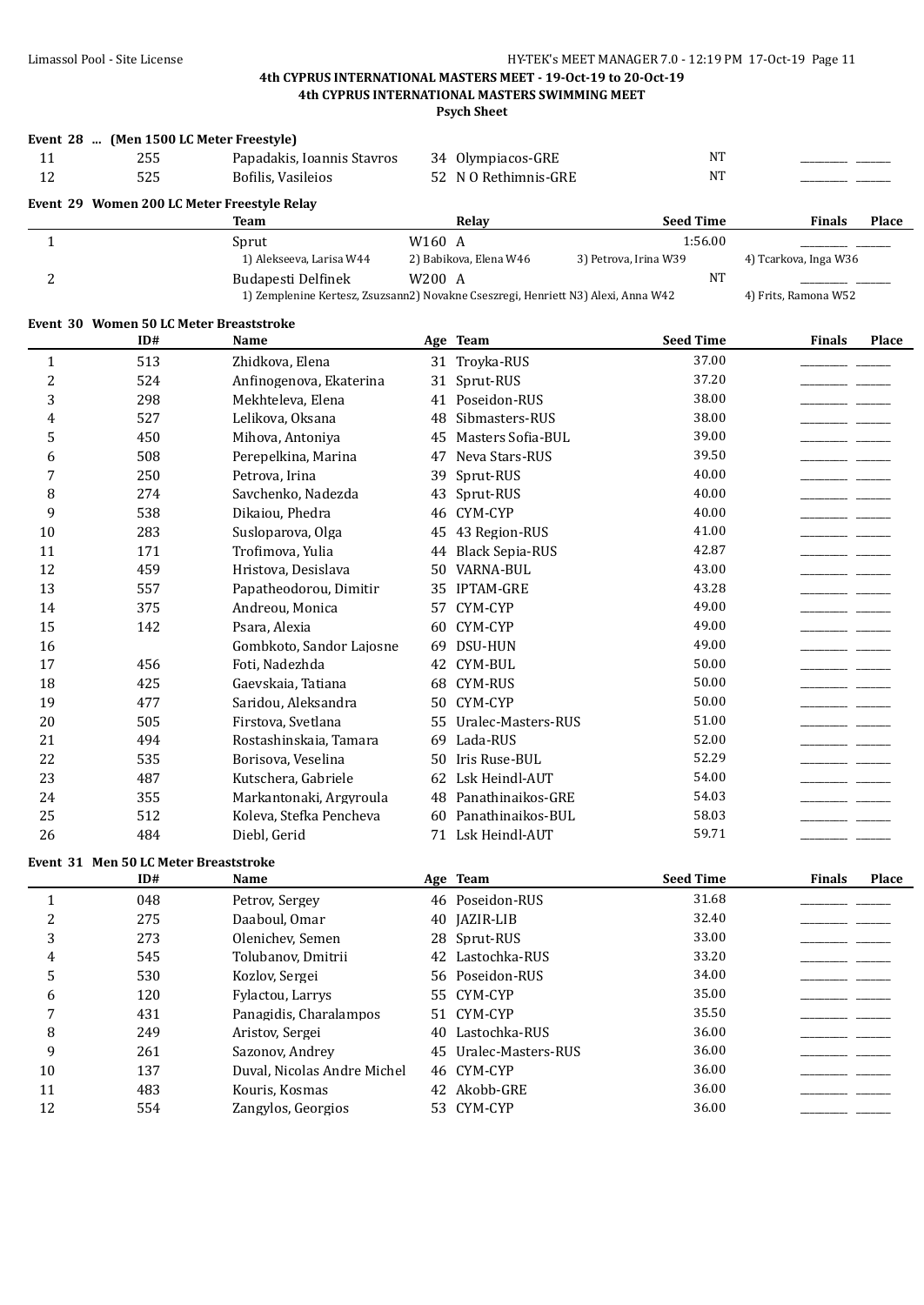|                  |                                            | Event 31  (Men 50 LC Meter Breaststroke) |    |                       |                  |               |       |
|------------------|--------------------------------------------|------------------------------------------|----|-----------------------|------------------|---------------|-------|
| 13               | 463                                        | Budrys, Irmantas                         |    | 29 Poseidon-LTU       | 36.50            |               |       |
| 14               | 467                                        | Jurgionis, Vytautas                      |    | 38 Kpm-LTU            | 36.54            |               |       |
| 15               | 514                                        | Rizov, Plamen                            |    | 51 Damini Masters-BUL | 37.50            |               |       |
| 16               | 466                                        | Ourabia, Abdessalam                      |    | 33 OSM-ALG            | 37.88            |               |       |
| 17               | 446                                        | Kalinov, Atanas                          | 47 | Masters Sofia-BUL     | 38.00            |               |       |
| 18               | 475                                        | Jucaitis, Romualdas                      | 59 | NENDR-LTU             | 38.00            |               |       |
| 19               | 537                                        | Juodeska, Arlandas Antanas               |    | 58 Kauno Takas-LTU    | 38.00            |               |       |
| 20               | 546                                        | Filippov, Oleg                           |    | 47 Lastochka-RUS      | 38.00            |               |       |
| 21               | 174                                        | Ilyaev, Sergey                           |    | 60 Sprut-RUS          | 38.20            |               |       |
| 22               | 140                                        | Psaras, Apostolos                        |    | 41 CYM-CYP            | 40.00            |               |       |
| 23               |                                            | Soldatos, Nikolaos                       |    | 48 Okeanos-GRE        | 40.01            |               |       |
| 24               | 116                                        | Koushappas, Costas                       |    | 51 CYM-CYP            | 41.00            |               |       |
| 25               | 441                                        | Touchanov, Jean                          |    | 61 Masters Sofia-BUL  | 42.00            |               |       |
| 26               | 199                                        | Ryan, Stephen                            |    | 51 CYM-GBR            | 42.00            |               |       |
| 27               | 510                                        | Sumeghy, Laszlo Andras                   |    | 74 BUDD-HUN           | 45.51            |               |       |
| 28               | 436                                        | Kanev, Rumen                             |    | 66 Masters Sofia-BUL  | 46.00            |               |       |
| 29               | 053                                        | Tsouloupas, Kypros                       |    | 54 CYM-CYP            | 47.00            |               |       |
| 30               | 306                                        | Dronov, Nikolay                          | 67 | Troyka-RUS            | 48.77            |               |       |
| 31               | 488                                        | Kutschera, Jorg                          |    | 64 Lsk Heindl-AUT     | 50.00            |               |       |
| 32               | 443                                        | Slaveykov, Hristo                        |    | 80 Masters Sofia-BUL  | 52.00            |               |       |
| 33               | 389                                        | Atanasov, Emiliyan                       |    | 47 Iris Ruse-BUL      | 1:03.00          |               |       |
| 34               | 427                                        | Aspava, Chaner                           |    | 58 CYM-CYP            | <b>NT</b>        |               |       |
| 35               | 539                                        | Trimpakkiros, Stavros                    |    | 53 CYM-CYP            | <b>NT</b>        |               |       |
|                  | Event 32 Women 100 LC Meter Freestyle      |                                          |    |                       |                  |               |       |
|                  | ID#                                        | Name                                     |    | Age Team              | <b>Seed Time</b> | <b>Finals</b> | Place |
| $\mathbf{1}$     | 506                                        | Pratsi, Eleni                            |    | 25 CYM-CYP            | 1:04.00          |               |       |
| $\overline{c}$   | 547                                        | Sapari, Aikaterini                       |    | 28 Panathinaikos-GRE  | 1:12.00          |               |       |
| 3                | 474                                        | Pataki, Ruth Maria                       |    | 41 SC Hakoah Wien-AUT | 1:14.65          |               |       |
| 4                | 444                                        | Georgieva, Greta                         |    | 27 Masters Sofia-BUL  | 1:15.00          |               |       |
| 5                | 515                                        | Nikolova, Vera                           |    | 44 Masters Sofia-BUL  | 1:15.00          |               |       |
| 6                | 290                                        | Herodotou, Stella                        |    | 46 CYM-CYP            | 1:16.00          |               |       |
| 7                | 316                                        | Davydova, Nadezhda                       |    | 51 PREG-RUS           | 1:16.00          |               |       |
| 8                | 194                                        | Kedrova, Olga                            |    | 59 Poseidon-RUS       | 1:20.00          |               |       |
| 9                | 464                                        | Kaloukian, Gassia                        |    | 37 JAZIR-LIB          | 1:20.90          |               |       |
| 10               | 462                                        | Haralanova, Gavriliya                    |    | 43 Masters Sofia-BUL  | 1:24.00          |               |       |
| 11               |                                            | Gombkoto, Sandor Lajosne                 |    | 69 DSU-HUN            | 1:24.00          |               |       |
| 12               | 432                                        | Navickiene, Jolita                       |    | 48 NENDR-LTU          | 1:25.00          |               |       |
| 13               | 516                                        | Alexandrova, Daniella                    |    | 39 Masters Sofia-BUL  | 1:26.00          |               |       |
| 14               | 557                                        | Papatheodorou, Dimitir                   |    | 35 IPTAM-GRE          | 1:30.21          |               |       |
| 15               | 505                                        | Firstova, Svetlana                       |    | 55 Uralec-Masters-RUS | 1:38.00          |               |       |
| 16               | 495                                        | Malozemlina, Valentina                   |    | 60 Lada-RUS           | 1:40.00          |               |       |
| 17               | 480                                        | Vidane Cseri, Piroska                    |    | 65 DSU-HUN            | 1:40.77          |               |       |
| 18               | 517                                        | Anastasova, Anna                         |    | 66 Masters Sofia-BUL  | 1:55.00          |               |       |
| 19               | 484                                        | Diebl, Gerid                             |    | 71 Lsk Heindl-AUT     | 1:57.63          |               |       |
|                  |                                            |                                          |    |                       |                  |               |       |
|                  | Event 33 Men 100 LC Meter Freestyle<br>ID# | Name                                     |    | Age Team              | <b>Seed Time</b> | <b>Finals</b> | Place |
| $\mathbf{1}$     | 493                                        | Ivanov, Eduard                           |    | 50 Uralec-Masters-RUS | 59.00            |               |       |
| $\boldsymbol{2}$ | 275                                        | Daaboul, Omar                            |    | 40 JAZIR-LIB          | 59.10            |               |       |
| 3                | 498                                        | Sotirov, Hristo                          |    | 42 Damini Masters-BUL | 1:00.00          |               |       |
| 4                | 529                                        | Ioannidis, Aristeidis                    |    | 50 Okeanos-GRE        | 1:00.10          |               |       |
|                  |                                            |                                          |    |                       |                  |               |       |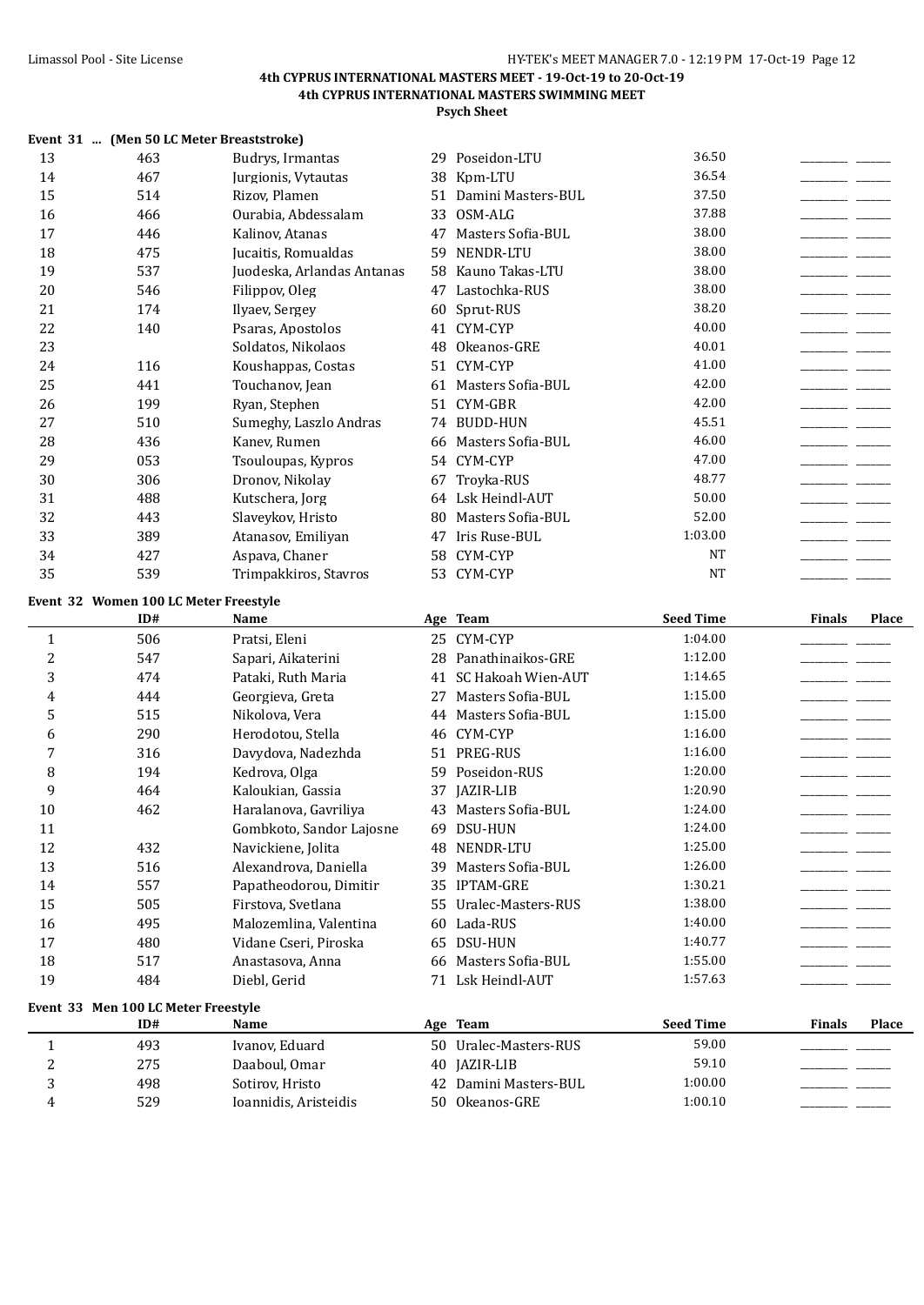|                | Event 33  (Men 100 LC Meter Freestyle) |                                             |    |                       |                  |                                                                                                                                                                                                                                      |              |
|----------------|----------------------------------------|---------------------------------------------|----|-----------------------|------------------|--------------------------------------------------------------------------------------------------------------------------------------------------------------------------------------------------------------------------------------|--------------|
| 5              | 528                                    | Gumbis, Vaidotas                            |    | 53 ILGAP-LTU          | 1:00.33          |                                                                                                                                                                                                                                      |              |
| 6              | 530                                    | Kozlov, Sergei                              |    | 56 Poseidon-RUS       | 1:01.00          | ____                                                                                                                                                                                                                                 |              |
| 7              | 534                                    | Koprinkov, Krastan                          |    | 48 Almyra-BUL         | 1:01.50          |                                                                                                                                                                                                                                      |              |
| 8              | 072                                    | O'Hara, Peter                               | 29 | SBA-IRL               | 1:01.90          |                                                                                                                                                                                                                                      |              |
| 9              | 467                                    | Jurgionis, Vytautas                         | 38 | Kpm-LTU               | 1:01.90          |                                                                                                                                                                                                                                      |              |
| 10             | 120                                    | Fylactou, Larrys                            |    | 55 CYM-CYP            | 1:02.00          |                                                                                                                                                                                                                                      |              |
| 11             | 289                                    | Gusev, Vladimir                             | 53 | Troyka-RUS            | 1:03.00          |                                                                                                                                                                                                                                      |              |
| 12             | 261                                    | Sazonov, Andrey                             | 45 | Uralec-Masters-RUS    | 1:03.00          |                                                                                                                                                                                                                                      |              |
| 13             | 014                                    | Trusov, Aleksei                             |    | 55 Sprut-RUS          | 1:04.00          | <u> De Carlos de Carlos de Carlos de Carlos de Carlos de Carlos de Carlos de Carlos de Carlos de Carlos de Carlos de Carlos de Carlos de Carlos de Carlos de Carlos de Carlos de Carlos de Carlos de Carlos de Carlos de Carlos </u> |              |
| 14             | 137                                    | Duval, Nicolas Andre Michel                 |    | 46 CYM-CYP            | 1:04.00          |                                                                                                                                                                                                                                      |              |
| 15             | 115                                    | Koushappas, Pavlos                          |    | 51 CYM-CYP            | 1:05.00          |                                                                                                                                                                                                                                      |              |
| 16             | 140                                    | Psaras, Apostolos                           |    | 41 CYM-CYP            | 1:05.00          |                                                                                                                                                                                                                                      |              |
| 17             | 208                                    | Engler Lapetina, Federico Frar 49 UPPSA-SWE |    |                       | 1:05.00          |                                                                                                                                                                                                                                      |              |
| 18             | 544                                    | Volkerink, Leon                             |    | 39 Unattached-NED     | 1:05.00          |                                                                                                                                                                                                                                      |              |
| 19             | 286                                    | Katkevicius, Sigitas                        |    | 62 DVA-LTU            | 1:06.45          |                                                                                                                                                                                                                                      |              |
| 20             | 466                                    | Ourabia, Abdessalam                         |    | 33 OSM-ALG            | 1:06.90          |                                                                                                                                                                                                                                      |              |
| 21             | 152                                    | Charalampous, Pantelis                      |    | 40 CYM-CYP            | 1:07.00          |                                                                                                                                                                                                                                      |              |
| 22             | 490                                    | Shibarev, Nikolai                           |    | 65 Uralec-Masters-RUS | 1:07.00          |                                                                                                                                                                                                                                      |              |
| 23             | 536                                    | Lazopoulos, Giannis                         |    | 28 AS Pera-GRE        | 1:07.15          |                                                                                                                                                                                                                                      |              |
| 24             | 404                                    | Navickas, Rimantas                          |    | 50 NENDR-LTU          | 1:09.14          |                                                                                                                                                                                                                                      |              |
| 25             | 405                                    | Theophilou, Artemis                         |    | 44 CYM-CYP            | 1:10.00          |                                                                                                                                                                                                                                      |              |
| 26             | 042                                    | Petkau, Oleg                                |    | 72 Neva Stars-RUS     | 1:14.50          |                                                                                                                                                                                                                                      |              |
| 27             | 500                                    | Pavlov, Ivaylo                              | 48 | Damini Masters-BUL    | 1:16.00          |                                                                                                                                                                                                                                      |              |
| 28             | 116                                    | Koushappas, Costas                          |    | 51 CYM-CYP            | 1:20.00          |                                                                                                                                                                                                                                      |              |
| 29             | 053                                    | Tsouloupas, Kypros                          |    | 54 CYM-CYP            | 1:20.00          |                                                                                                                                                                                                                                      |              |
| 30             | 499                                    | Angelov, Plamen                             | 66 | Damini Masters-BUL    | 1:25.00          |                                                                                                                                                                                                                                      |              |
| 31             | 121                                    | Philippou, Andreas                          |    | 60 CYM-CYP            | 1:27.00          |                                                                                                                                                                                                                                      |              |
| 32             | 485                                    | Reichel, Erhard Wilhelm                     |    | 73 Lsk Heindl-AUT     | 1:42.54          |                                                                                                                                                                                                                                      |              |
| 33             | 226                                    | Bukrieiev, Oleksandr                        | 49 | <b>CYM-UKR</b>        | <b>NT</b>        |                                                                                                                                                                                                                                      |              |
| 34             | 503                                    | Levontuiev, Iurii Sergiyovych               |    | 31 Euro Lviv-NED      | <b>NT</b>        |                                                                                                                                                                                                                                      |              |
|                | Event 34 Women 100 LC Meter Butterfly  |                                             |    |                       |                  |                                                                                                                                                                                                                                      |              |
|                | ID#                                    | Name                                        |    | Age Team              | <b>Seed Time</b> | <b>Finals</b>                                                                                                                                                                                                                        | <b>Place</b> |
| $\mathbf{1}$   | 472                                    | Feoktistova, Alla                           |    | 34 Tsunami-RUS        | 1:10.50          |                                                                                                                                                                                                                                      |              |
| $\overline{c}$ | 444                                    | Georgieva, Greta                            | 27 | Masters Sofia-BUL     | 1:20.00          |                                                                                                                                                                                                                                      |              |
| 3              | 522                                    | Alexi, Anna                                 |    | 42 BUDD-HUN           | 1:29.00          |                                                                                                                                                                                                                                      |              |
| 4              | 509                                    | Zemplenine Kertesz, Zsuzsann 69 BUDD-HUN    |    |                       | 2:06.00          |                                                                                                                                                                                                                                      |              |
|                | Event 35 Men 100 LC Meter Butterfly    |                                             |    |                       |                  |                                                                                                                                                                                                                                      |              |
|                | ID#                                    | Name                                        |    | Age Team              | <b>Seed Time</b> | <b>Finals</b>                                                                                                                                                                                                                        | Place        |
| $\mathbf{1}$   | 072                                    | O'Hara, Peter                               |    | 29 SBA-IRL            | 1:07.15          |                                                                                                                                                                                                                                      |              |
| $\overline{c}$ | 536                                    | Lazopoulos, Giannis                         |    | 28 AS Pera-GRE        | 1:08.30          |                                                                                                                                                                                                                                      |              |
| 3              | 469                                    | Sheleg, Nikita                              |    | 25 Sprut-RUS          | 1:09.00          |                                                                                                                                                                                                                                      |              |
| 4              | 225                                    | Pisarev, Denis                              | 49 | Sibmasters-RUS        | 1:10.00          |                                                                                                                                                                                                                                      |              |
| 5              | 463                                    | Budrys, Irmantas                            | 29 | Poseidon-LTU          | 1:10.00          |                                                                                                                                                                                                                                      |              |
| 6              | 483                                    | Kouris, Kosmas                              |    | 42 Akobb-GRE          | 1:10.00          |                                                                                                                                                                                                                                      |              |
| 7              | 544                                    | Volkerink, Leon                             | 39 | Unattached-NED        | 1:15.00          |                                                                                                                                                                                                                                      |              |
| 8              | 169                                    | Lokhonia, Maksim                            | 58 | Neva Stars-RUS        | 1:19.00          |                                                                                                                                                                                                                                      |              |
| 9              |                                        | Soldatos, Nikolaos                          | 48 | Okeanos-GRE           | 1:22.32          |                                                                                                                                                                                                                                      |              |
| 10             | 482                                    | Alekseev, Mikhail                           |    | 46 Neva Stars-RUS     | 1:25.20          |                                                                                                                                                                                                                                      |              |
| 11             | 492                                    | Lesenchuk, Aleksei                          | 61 | Uralec-Masters-RUS    | 1:28.00          |                                                                                                                                                                                                                                      |              |
| 12             | 476                                    | Kitsopoulos, Stavros                        |    | 68 FSMT-RSA           | 1:30.00          |                                                                                                                                                                                                                                      |              |
|                |                                        |                                             |    |                       |                  |                                                                                                                                                                                                                                      |              |